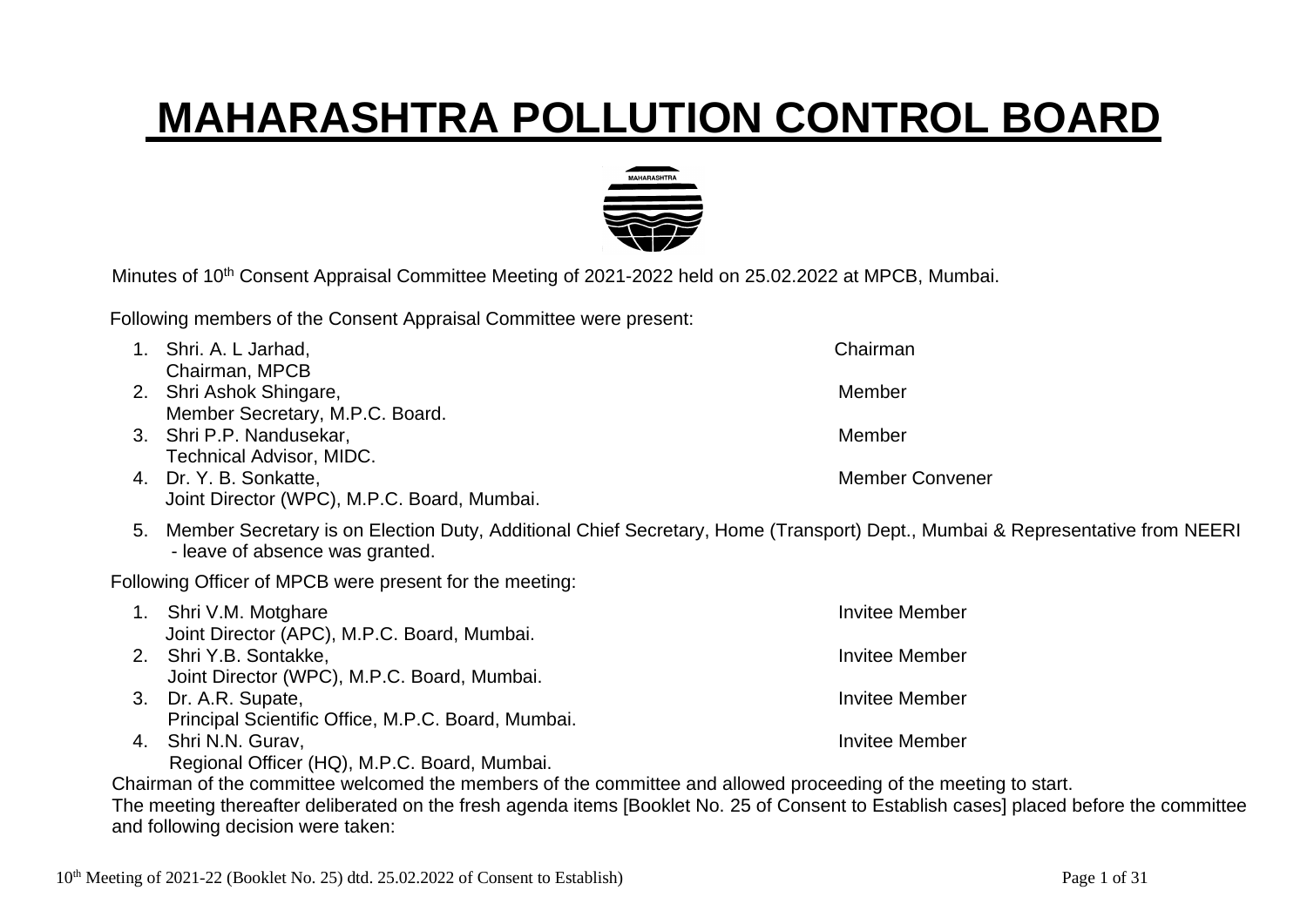| Sr.<br>No. | <b>Application</b><br><b>Unique</b>    | <b>Industry name</b><br>and Address                                                                                               | <b>Decision on</b><br>grant of consent     | <b>Consent granted</b><br>Up to                                     | <b>Remarks / Discussion</b>                                                                                                                                                                                                                                                                                                                                                                                                                                                           |
|------------|----------------------------------------|-----------------------------------------------------------------------------------------------------------------------------------|--------------------------------------------|---------------------------------------------------------------------|---------------------------------------------------------------------------------------------------------------------------------------------------------------------------------------------------------------------------------------------------------------------------------------------------------------------------------------------------------------------------------------------------------------------------------------------------------------------------------------|
|            | <b>Number</b>                          |                                                                                                                                   |                                            |                                                                     |                                                                                                                                                                                                                                                                                                                                                                                                                                                                                       |
|            | <b>Booklet No. 25</b>                  |                                                                                                                                   |                                            |                                                                     |                                                                                                                                                                                                                                                                                                                                                                                                                                                                                       |
| 1          | MPCB-<br><b>CONSENT-</b><br>0000113825 | <b>R RETAIL</b><br><b>VENTURES</b><br>PRIVATE LIMITED<br>CTS No. 4510,<br>4510/1, 4523,<br>Chinchwad, Tal.<br>Haveli, Dist. Pune. | <b>APPROVED</b><br>Consent to<br>Establish | Commissioning of<br>the unit or 5 years<br>whichever is<br>earlier. | Committee noted that, PP has applied for grant of<br>Consent to Establish for proposed Residential &<br>Commercial Township project having Total plot area of<br>95,516.12 Sq.m and Total construction BUA of 19,745.90<br>Sq.m (As per Specific condition No. B (4) of EC dtd.<br>30/04/2021).                                                                                                                                                                                       |
|            |                                        |                                                                                                                                   |                                            |                                                                     | Committee also noted that, PP has obtained EC vide<br>letter dated 30/04/2021 for construction of residential &<br>commercial Township project on total plot area of<br>95,516.12 Sq. Mtrs & total construction BUA of 19,745.90<br>Sq. Mtrs (As per Specific condition No. B (4) of EC dtd.<br>30/04/2021), proposed to provide STP, OWC and failed<br>to obtain consent to establish from the Board and started<br>construction activity without obtaining Consent to<br>Establish. |
|            |                                        |                                                                                                                                   |                                            |                                                                     | After due deliberation, it was decided to grant Consent<br>to Establish by imposing the following conditions.                                                                                                                                                                                                                                                                                                                                                                         |
|            |                                        |                                                                                                                                   |                                            |                                                                     | 1. PP shall submit the BG of Rs. 0.1% of total cost of<br>project x No. of years of violation & by forfeiting the<br>same towards start of construction work without<br>obtaining consent to establish.<br>2. PP shall provide STP of adequate capacity to<br>achieve the treated domestic effluent standard for<br>the parameter BOD-10 mg/lit including disinfection<br>facility.                                                                                                   |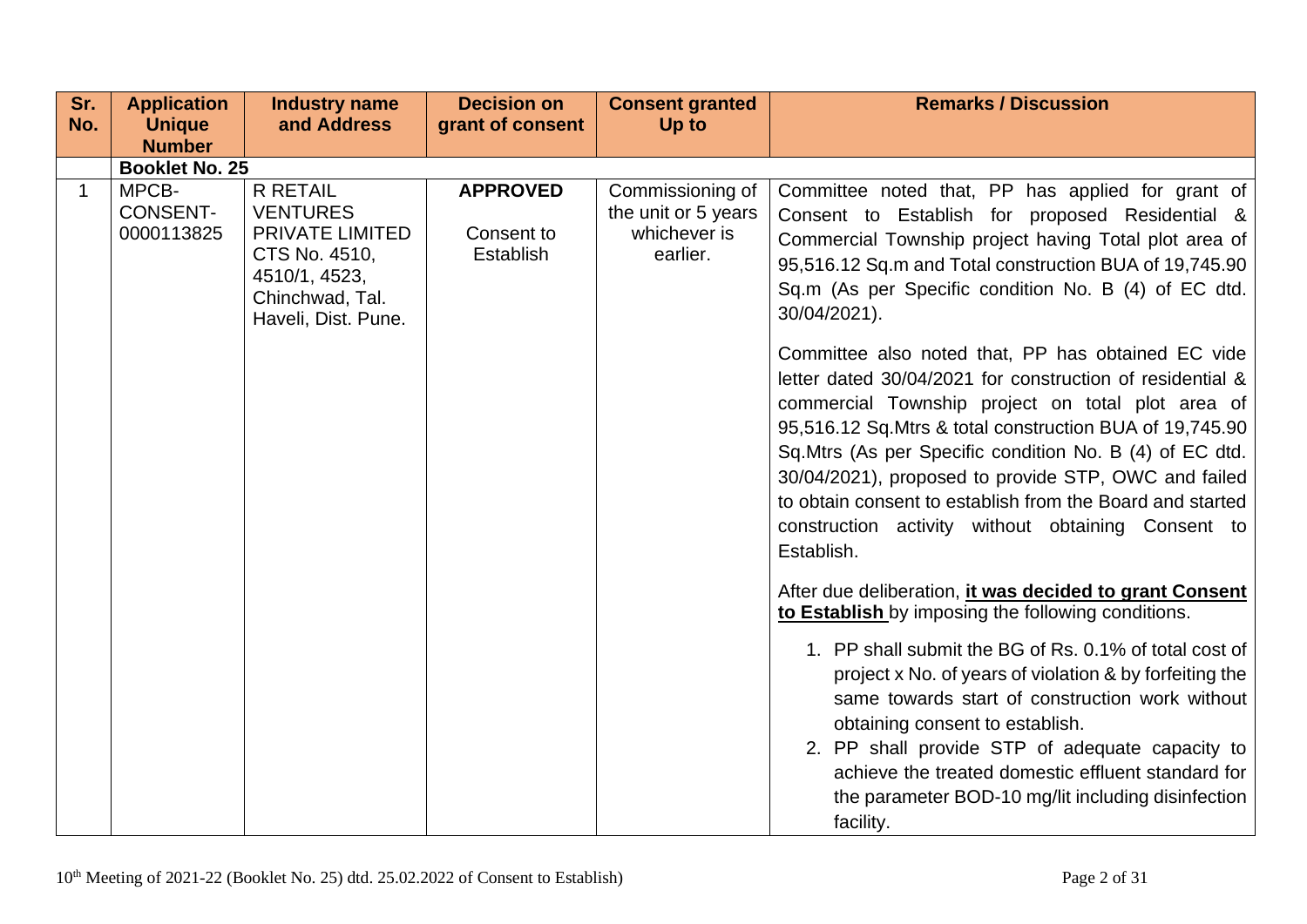|   |                                        |                                                                                                                                                               |                                                    |                                                                     | 3. The treated sewage shall be 60% recycled for<br>secondary purposes such as toilet flushing, air-<br>conditioning, cooling tower make up, firefighting<br>etc. and remaining shall be utilized on land for<br>gardening and/ or connected to local body sewer<br>line with water metering system.<br>4. PP shall provide organic waste digester along with<br>composting facility/bio-digester (biogas) for the<br>treatment of wet garbage.<br>5. PP shall make provision of charging ports for<br>electric vehicles at least 30% of total available<br>parking slots.<br>6. PP shall submit BG of Rs. 25 Lakh towards<br>compliance of EC and Consent conditions.<br>7. Consent shall be issued without prejudice to the<br>order passed as may be passed by the Hon'ble<br>NGT. |
|---|----------------------------------------|---------------------------------------------------------------------------------------------------------------------------------------------------------------|----------------------------------------------------|---------------------------------------------------------------------|--------------------------------------------------------------------------------------------------------------------------------------------------------------------------------------------------------------------------------------------------------------------------------------------------------------------------------------------------------------------------------------------------------------------------------------------------------------------------------------------------------------------------------------------------------------------------------------------------------------------------------------------------------------------------------------------------------------------------------------------------------------------------------------|
| 2 | MPCB-<br><b>CONSENT-</b><br>0000120036 | <b>Cummins</b><br>Technologies India<br><b>Private Limited</b><br>(Phaltan<br><b>Componants Plant</b><br>Plot No A1, A-1/2<br><b>MIDC Surawadi</b><br>Phaltan | <b>APPROVED</b><br><b>Establish</b><br>(Expansion) | Commissioning of<br>the unit or 5 years<br>whichever is<br>earlier. | Committee noted that, PP has applied for grant of<br>Consent to Establish for Expansion activity within existing<br>premises for the manufacturing of internal combustion<br>Diesel Engine-7500 Nos/Yr<br>Committee also noted that, the existing Effluent<br>Treatment Plant & Sewage Treatment plant will be utilized<br>for treatment of trade & sewage generated from<br>expansion activity<br>After due deliberation, it was decided to grant Consent<br>to Establish for Expansion by imposing the following<br>conditions:                                                                                                                                                                                                                                                    |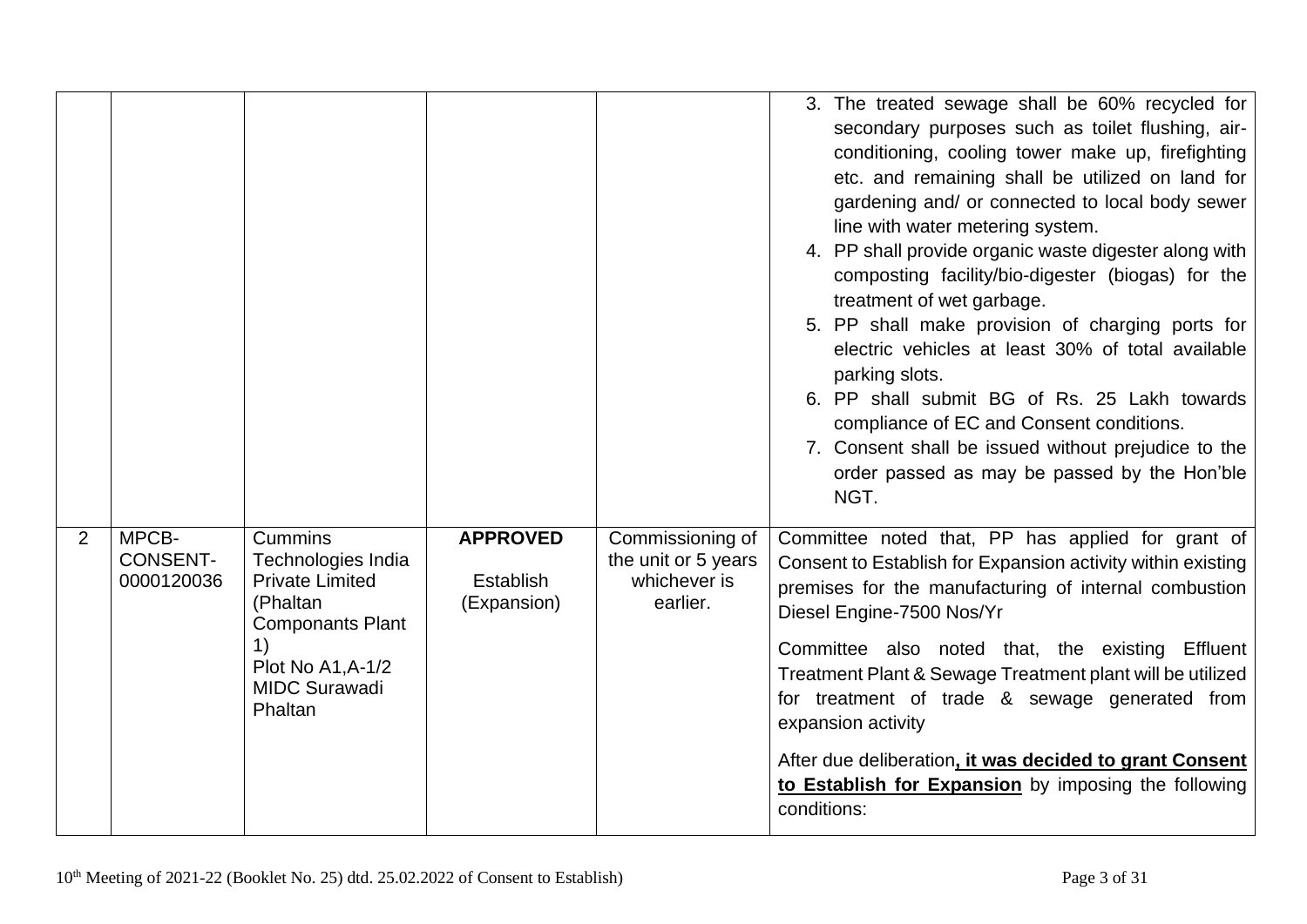|   |                                        |                                                                                                                                                                                                                                                    |                                                                                |                                                                     | 1. PP shall provide comprehensive pollution control<br>treatment system of adequate capacity to achieve<br>the consented norms<br>2. By forfeiting 25% of existing Bank Guarantee and<br>top up with Bank Guarantee of Rs. 25 Lakh<br>towards O&M of pollution control system and<br>compliance of consent conditions                                                                                                                                                                                                                                                                                                                                                                                                                                                                                                                                                                                                                                                                                                                                                        |
|---|----------------------------------------|----------------------------------------------------------------------------------------------------------------------------------------------------------------------------------------------------------------------------------------------------|--------------------------------------------------------------------------------|---------------------------------------------------------------------|------------------------------------------------------------------------------------------------------------------------------------------------------------------------------------------------------------------------------------------------------------------------------------------------------------------------------------------------------------------------------------------------------------------------------------------------------------------------------------------------------------------------------------------------------------------------------------------------------------------------------------------------------------------------------------------------------------------------------------------------------------------------------------------------------------------------------------------------------------------------------------------------------------------------------------------------------------------------------------------------------------------------------------------------------------------------------|
| 3 | MPCB-<br><b>CONSENT-</b><br>0000120523 | M/s. Century<br><b>Textiles and</b><br><b>Industries Limited</b><br>(Through its<br>division Century<br>Estates)<br>Century Mills, C. S.<br>No. 794, Lower<br>Parel Division, G/S<br>ward, Pandurang<br>Budhkar Marg,<br>Worli, Mumbai-400<br>030. | <b>APPROVED</b><br>Consent to<br>Establish for<br>Expansion &<br>Modernization | Commissioning of<br>the unit or 5 years<br>whichever is<br>earlier. | Committee noted that, PP has Applied for grant of<br>Consent to Establish for Expansion & Modernization of<br>existing Residential & Commercial development project<br>having Total plot area of 78,843.36 Sq.m and Total<br>construction BUA of 3,10,114.33 Sq.m.<br>Committee also noted that, PP has obtained EC for<br>expansion vide letter dated 13/06/2021 for commercial<br>development project, proposed to provide STP & OWC.<br>After due deliberation, it was decided to grant Consent<br>to Establish for Expansion & Modernization by<br>imposing the following conditions.<br>1. PP shall provide STP of adequate capacity to<br>achieve the treated domestic effluent standard for<br>the parameter BOD-10 mg/lit including disinfection<br>facility.<br>2. The treated sewage shall be 60% recycled for<br>secondary purposes such as toilet flushing, air-<br>conditioning, cooling tower make up, firefighting<br>etc. and remaining shall be utilized on land for<br>gardening and/ or connected to local body sewer<br>line with water metering system. |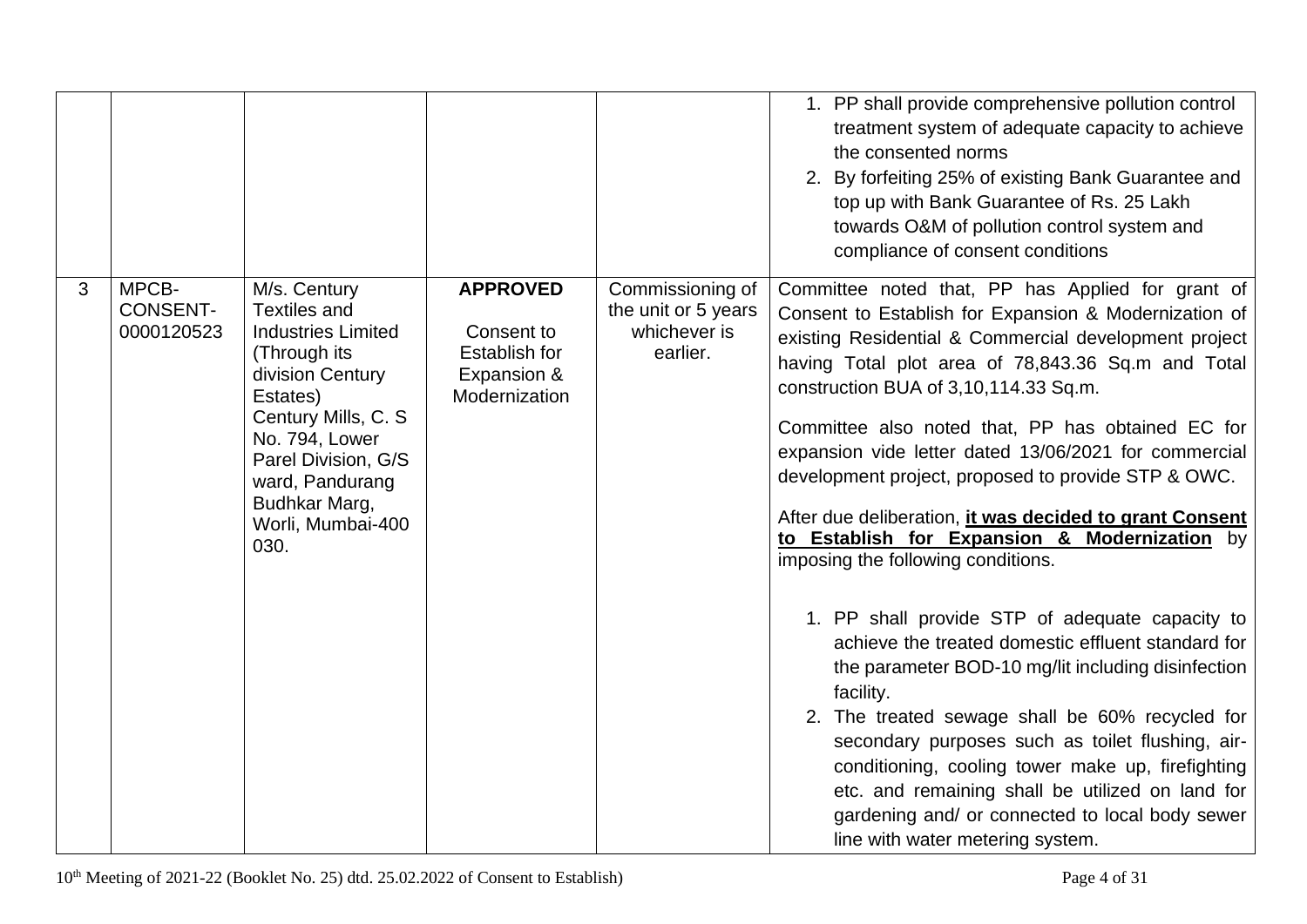|   |                                        |                                                                                 |                                                                      | 3. PP shall provide organic waste digester along with<br>composting facility/bio-digester (biogas) for the<br>treatment of wet garbage.<br>4. PP shall make provision of charging ports for<br>electric vehicles at least 30% of total available<br>parking slots.<br>5. PP shall submit BG of Rs. 25 Lakh towards<br>compliance of EC and Consent conditions.                                                                                                                                                                                                                                                                                                                                                                                                                                        |
|---|----------------------------------------|---------------------------------------------------------------------------------|----------------------------------------------------------------------|-------------------------------------------------------------------------------------------------------------------------------------------------------------------------------------------------------------------------------------------------------------------------------------------------------------------------------------------------------------------------------------------------------------------------------------------------------------------------------------------------------------------------------------------------------------------------------------------------------------------------------------------------------------------------------------------------------------------------------------------------------------------------------------------------------|
| 4 | MPCB-<br><b>CONSENT-</b><br>0000121128 | <b>ZF India Private</b><br>Limited<br>Plot B-38 MIDC<br>Chakan Phase II<br>Khed | <b>NOT APPROVED</b><br>Consent to<br><b>Establish</b><br>(Expansion) | Committee noted that, PP has applied for Consent to<br>Establish for expansion activity within existing premises<br>enhancing production quantity of Torque Rod & V Link<br>Committee also noted that, PP has failed to submit<br>CGWA NOC, ETP & STP details and existing HW<br>generation is higher than the consented limit<br>After due deliberation, it was decided to issue show<br>cause notice for above non-compliances                                                                                                                                                                                                                                                                                                                                                                      |
| 5 | MPCB-<br><b>CONSENT-</b><br>0000121119 | Asahi India Glass<br>Ltd<br>T-7 MIDC Taloja,<br>Panvel                          | <b>NOT APPROVED</b><br>Consent to<br>establish for<br>expansion      | Committee noted that PP has applied for consent to<br>establish for expansion for manufacturing of frosted glass<br>$-1200$ MT/M.<br>Committee also noted that this case was processed by JD<br>(APC) section as per delegation of power & issued SCN<br>for refusal of consent due to various non-compliances<br>such as (a) non-submission of details regarding size &<br>design details, cleaning details of frosted glass, details of<br>Reject / cullet. (b) Inadequate land for disposal of treated<br>sewage. (c) Non-compliance of Consent condition no. 11,<br>12, 13, 14 & 16 (d) Provided STP found in dilapidated<br>condition, no biomass observed in MBBR tank. Not<br>submitted time bound program for repairing work of STP.<br>(f) Online monitoring system is not connected to MPCB |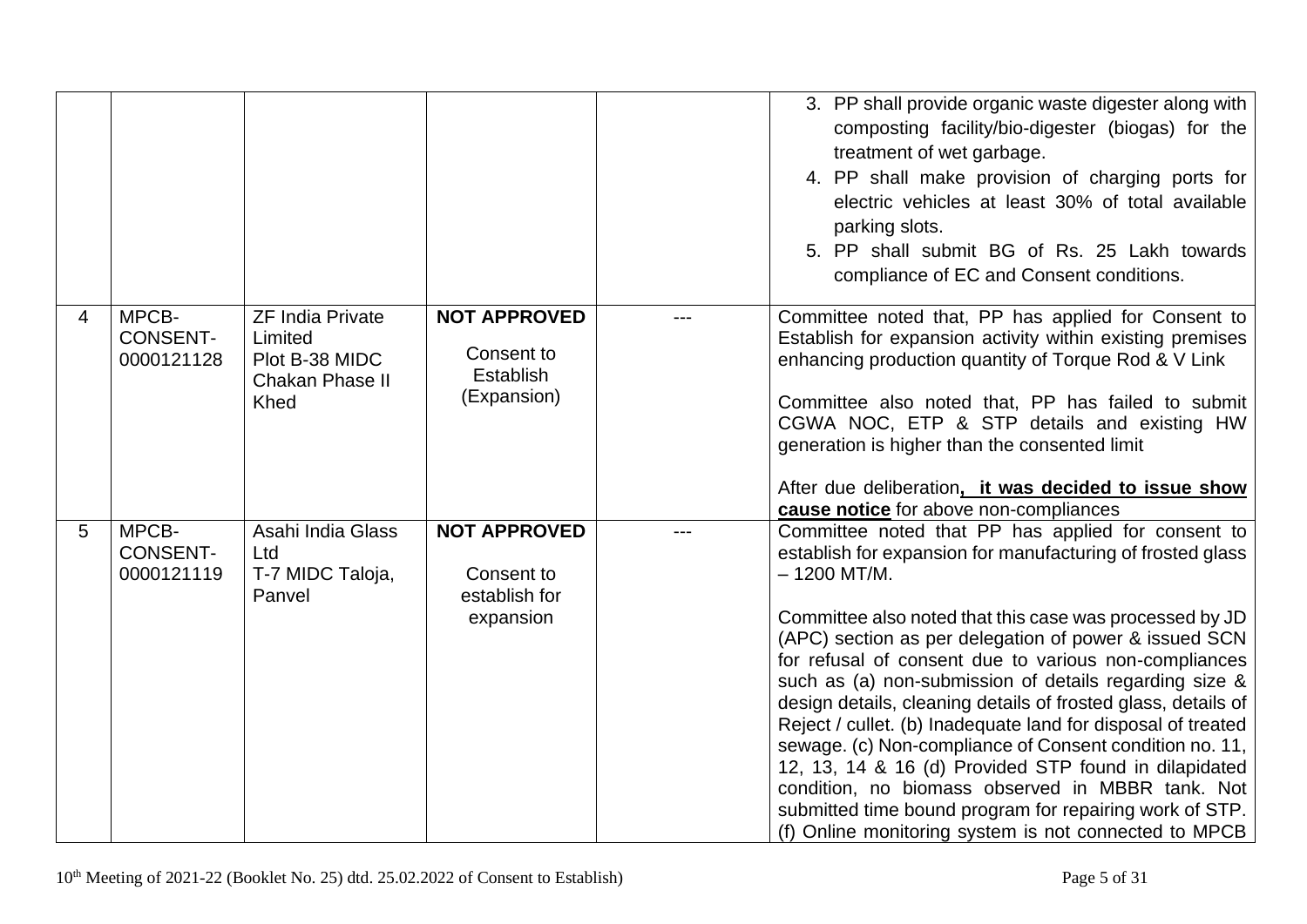|                |                                        |                                                                                                                                                                                                        |                                                                                                                                                                                 |                                                                     | server. Accordingly, PP has submitted the compliance<br>report.<br>Committee further noted that PP has obtained the<br>renewal of consent under Orange category by submitting<br>misleading information w.r.t. raw material batch enters<br>the furnace at $1400^{\circ}$ C & batch melting temp. is $1450^{\circ}$ C<br>and also PP has provided 4 nos. of DG sets having<br>capacity 1250 KVA each (total 6250 KVA) which is $> 5$<br>MVA.<br>After due deliberation, it was decided to defer the case<br>& call the PP for presentation due to above lapses. |
|----------------|----------------------------------------|--------------------------------------------------------------------------------------------------------------------------------------------------------------------------------------------------------|---------------------------------------------------------------------------------------------------------------------------------------------------------------------------------|---------------------------------------------------------------------|-----------------------------------------------------------------------------------------------------------------------------------------------------------------------------------------------------------------------------------------------------------------------------------------------------------------------------------------------------------------------------------------------------------------------------------------------------------------------------------------------------------------------------------------------------------------|
| 6              | MPCB-<br><b>CONSENT-</b><br>0000120486 | M/s.Bharat Forge<br>Ltd<br>E-1/1 Baramati<br><b>Baramati</b>                                                                                                                                           | <b>APPROVED</b><br>Consent to<br><b>Establish for</b><br>Modernization                                                                                                          | Commissioning of<br>the unit or 5 years<br>whichever is<br>earlier. | Committee noted that, PP has applied for Consent to<br>Establish for modernization of existing plant by exchange<br>of new machineries from old one and upgradation in<br>machineries for betterment or quality<br>existing<br>improvement of product, without increasing products and<br>production quantity and pollution load<br>After due deliberation, it was decided to consider the<br>case for grant of consent to establish for expansion<br>(modernization) by imposing Bank Guarantee of Rs. 25<br>Lakh towards compliance of Consent Conditions     |
| $\overline{7}$ | MPCB-<br><b>CONSENT-</b><br>0000120526 | <b>Gigaplex Estate</b><br>Pvt. Ltd.<br>Plot No. IT-5, Bldg<br>No. 7, 9A, 8, 10,<br>2DG Bldgs, 2 GIS<br>Bldgs, other<br>miscellaneous<br>structure and<br><b>Residential Bldg</b><br>No. 12, 13, 14, 15 | <b>APPROVED</b><br><b>Revalidation of</b><br>Consent to<br><b>Establish for Bldg</b><br>No. 7, 9A, 8, 10,<br>2DG Bldgs, 2 GIS<br>Bldgs, other<br>miscellaneous<br>structure and | Commissioning of<br>the unit or 5 years<br>whichever is<br>earlier. | Committee noted that, PP has applied for grant of<br>Revalidation of Consent to Establish for Bldg No. 7, 9A,<br>8, 10, 2DG Bldgs, 2 GIS Bldgs, other miscellaneous<br>structure and Residential Bldg No. 12, 13, 14, 15 of IT<br>Park Project having Total Plot Area of 2,02,300 Sq.m and<br>remaining Construction BUA of 3,01,068.81 Sq.m out of<br>Total Construction BUA of 9,84,027.73 Sq.m.                                                                                                                                                              |

10<sup>th</sup> Meeting of 2021-22 (Booklet No. 25) dtd. 25.02.2022 of Consent to Establish) Page 6 of 31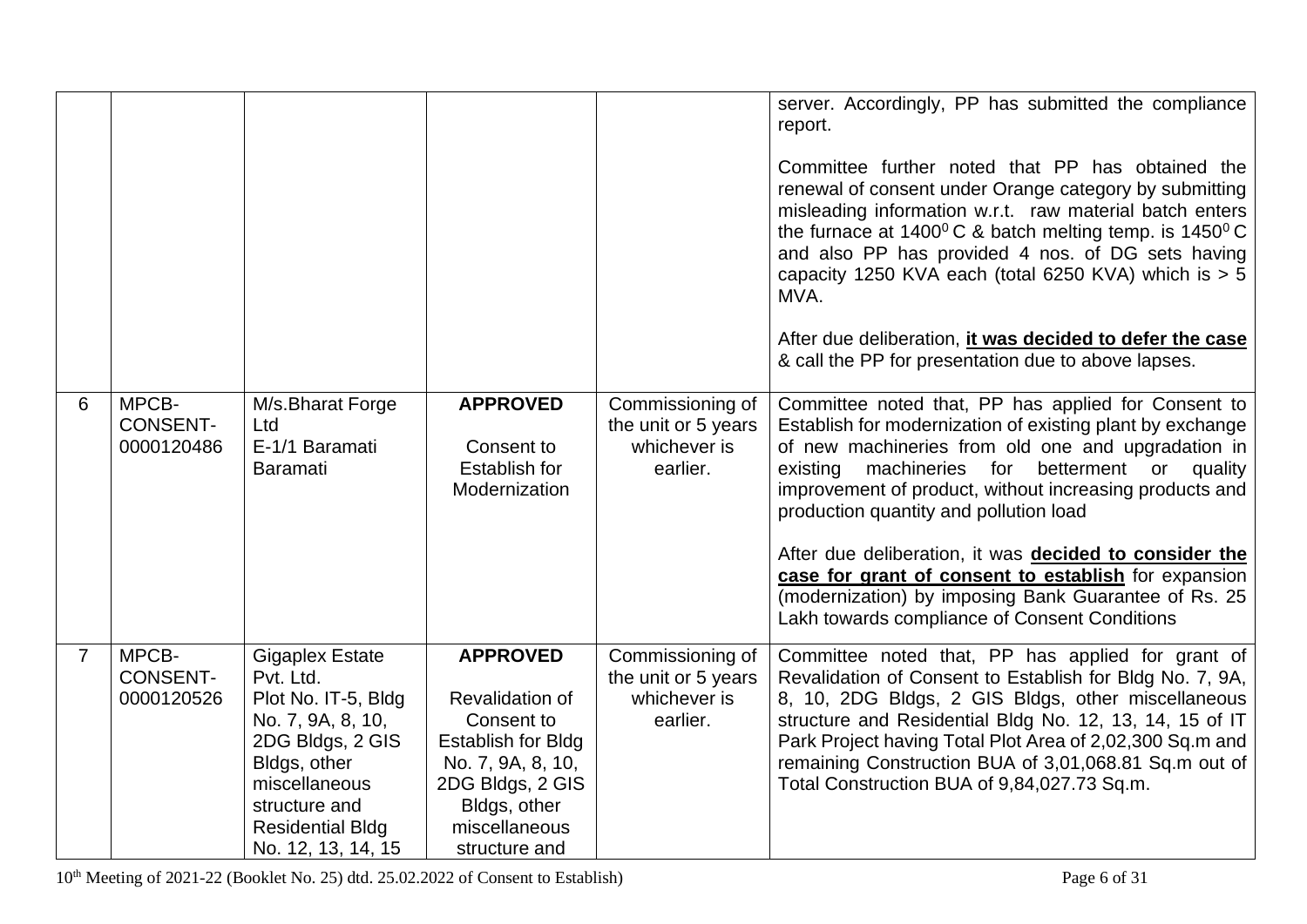|   |                                        | <b>MIDC Knowledge</b><br>Park, Airoli, Village.<br>Dighe, Navi<br>Mumbai, Dist.<br>Thane- 400 708. | <b>Residential Bldg</b><br>No. 12, 13, 14, 15                                                            |                                                                     | Committee also noted that, PP has obtained Amendment<br>in EC vide letter dated 25/02/2020, proposed to provide<br>STP & OWC.<br>After due deliberation, it was decided to grant<br><b>Revalidation of Consent to Establish by imposing the</b><br>following conditions.<br>1. PP shall provide STP of adequate capacity to<br>achieve the treated domestic effluent standard for<br>the parameter BOD-10 mg/lit including disinfection<br>facility.<br>2. The treated sewage shall be 60% recycled for<br>secondary purposes such as toilet flushing, air-<br>conditioning, cooling tower make up, firefighting<br>etc. and remaining shall be utilized on land for<br>gardening and/ or connected to local body sewer<br>line with water metering system.<br>3. PP shall provide organic waste digester along with<br>composting facility/bio-digester (biogas) for the<br>treatment of wet garbage.<br>4. PP shall make provision of charging ports for<br>electric vehicles at least 30% of total available<br>parking slots.<br>5. PP shall submit BG of Rs. 25 Lakh towards<br>compliance of EC and Consent conditions. |
|---|----------------------------------------|----------------------------------------------------------------------------------------------------|----------------------------------------------------------------------------------------------------------|---------------------------------------------------------------------|-------------------------------------------------------------------------------------------------------------------------------------------------------------------------------------------------------------------------------------------------------------------------------------------------------------------------------------------------------------------------------------------------------------------------------------------------------------------------------------------------------------------------------------------------------------------------------------------------------------------------------------------------------------------------------------------------------------------------------------------------------------------------------------------------------------------------------------------------------------------------------------------------------------------------------------------------------------------------------------------------------------------------------------------------------------------------------------------------------------------------------|
| 8 | MPCB-<br><b>CONSENT-</b><br>0000121194 | Fairfield Atlas Ltd.<br>Survey no. 116 &<br>119, Village Shinoli<br>(BK) Chandgad                  | <b>APPROVED</b><br>Consent to<br><b>Establish for</b><br>expansion without<br>increase in<br>production. | Commissioning of<br>the unit or 5 years<br>whichever is<br>earlier. | Committee noted that PP has applied for consent to<br>establish for expansion for upgradation & automation of<br>existing machines by way of installation of CNC ID<br>grinder, hobbing machines, shaping machines, VMC,<br>turning, hydraulic press, marking machines, etc., without<br>increase in production quantity.<br>After Due deliberation, it was decided to grant consent<br>to establish for expansion for upgradation & automation                                                                                                                                                                                                                                                                                                                                                                                                                                                                                                                                                                                                                                                                               |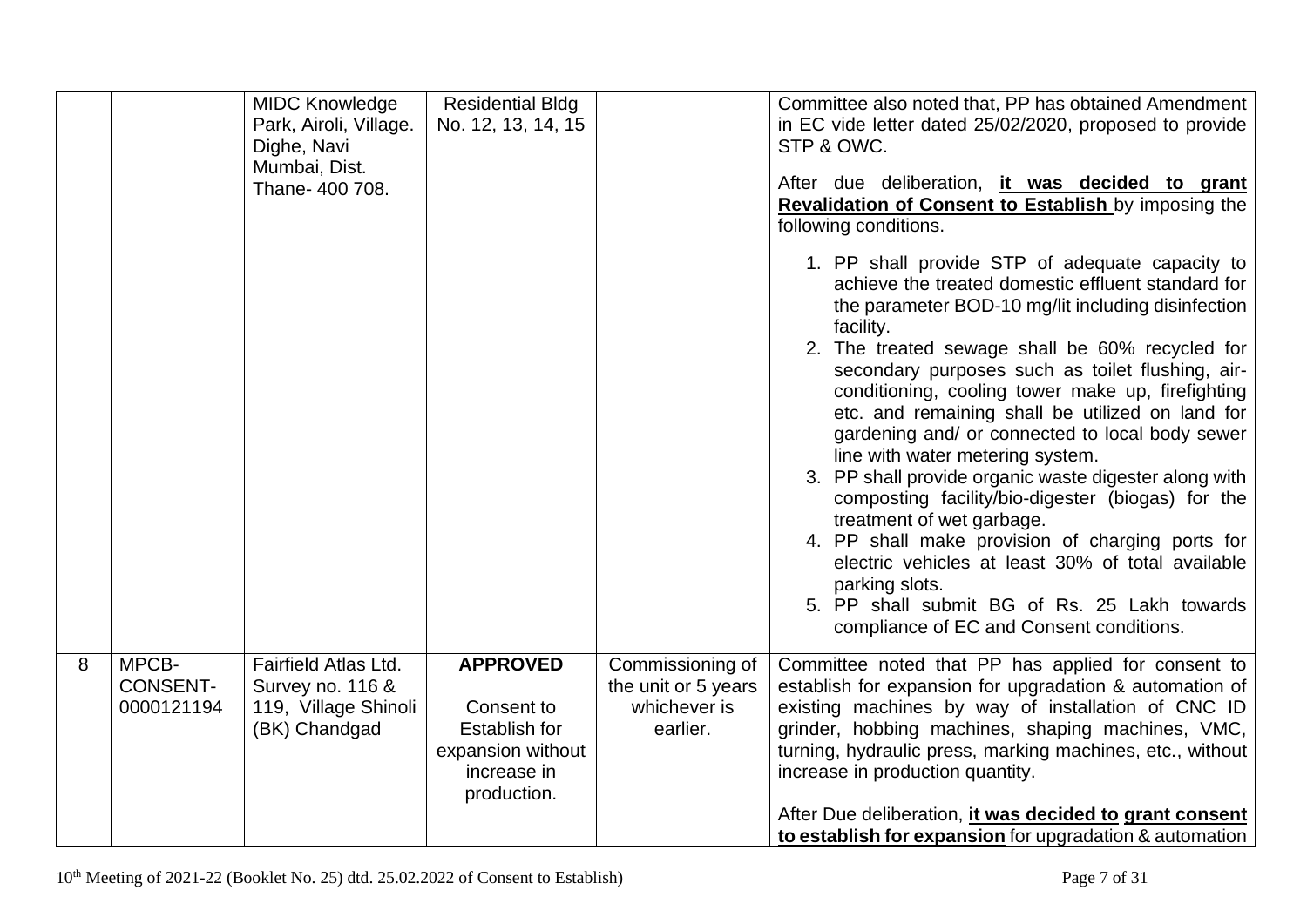|   |                                        |                                                                                                                           |                                                   |                                                                     | of existing machines by way of installation of CNC ID<br>grinder, hobbing machines, shaping machines, VMC,<br>turning, hydraulic press, marking machines, etc., without<br>increase in production quantity by imposing following<br>condition.<br>1. PP shall submit the BG of Rs. 25.0 Lakh towards<br>compliance of consent conditions.                                                                                                                                                                                                                                                                                                                                                                                                                                                                                                                                                                                                                                                                                                                                                                                                                                                                     |
|---|----------------------------------------|---------------------------------------------------------------------------------------------------------------------------|---------------------------------------------------|---------------------------------------------------------------------|---------------------------------------------------------------------------------------------------------------------------------------------------------------------------------------------------------------------------------------------------------------------------------------------------------------------------------------------------------------------------------------------------------------------------------------------------------------------------------------------------------------------------------------------------------------------------------------------------------------------------------------------------------------------------------------------------------------------------------------------------------------------------------------------------------------------------------------------------------------------------------------------------------------------------------------------------------------------------------------------------------------------------------------------------------------------------------------------------------------------------------------------------------------------------------------------------------------|
| 9 | MPCB-<br><b>CONSENT-</b><br>0000121895 | <b>Provenance Land</b><br>Pvt Ltd<br>C.S No. 1/136,<br>1H/136, 1I/136, Dr.<br>E Moses Road,<br>Worli, Mumbai- 400<br>018. | <b>APPROVED</b><br>Consent to<br><b>Establish</b> | Commissioning of<br>the unit or 5 years<br>whichever is<br>earlier. | Committee noted that, PP has applied for grant of<br>Consent to Establish for proposed Four Seasons<br><b>Residential Tower, Commercial Tower and Existing Hotel</b><br>project having Total plot area of 17,243.43 Sq.m and<br>Total construction BUA of 1,32,268.66 Sq.m (As per<br>Specific condition No. XVIII of EC dtd. 19/08/2021).<br>Committee also noted that, PP has obtained EC vide<br>letter dated 19/08/2021, proposed to provide STP &<br>OWC.<br>After due deliberation, it was decided to grant Consent<br>to Establish by imposing the following conditions.<br>1. PP shall provide STP of adequate capacity to<br>achieve the treated domestic effluent standard for<br>the parameter BOD-10 mg/lit including disinfection<br>facility.<br>2. The treated sewage shall be 60% recycled for<br>secondary purposes such as toilet flushing, air-<br>conditioning, cooling tower make up, firefighting<br>etc. and remaining shall be utilized on land for<br>gardening and/ or connected to local body sewer<br>line with water metering system.<br>3. PP shall provide organic waste digester along with<br>composting facility/bio-digester (biogas) for the<br>treatment of wet garbage. |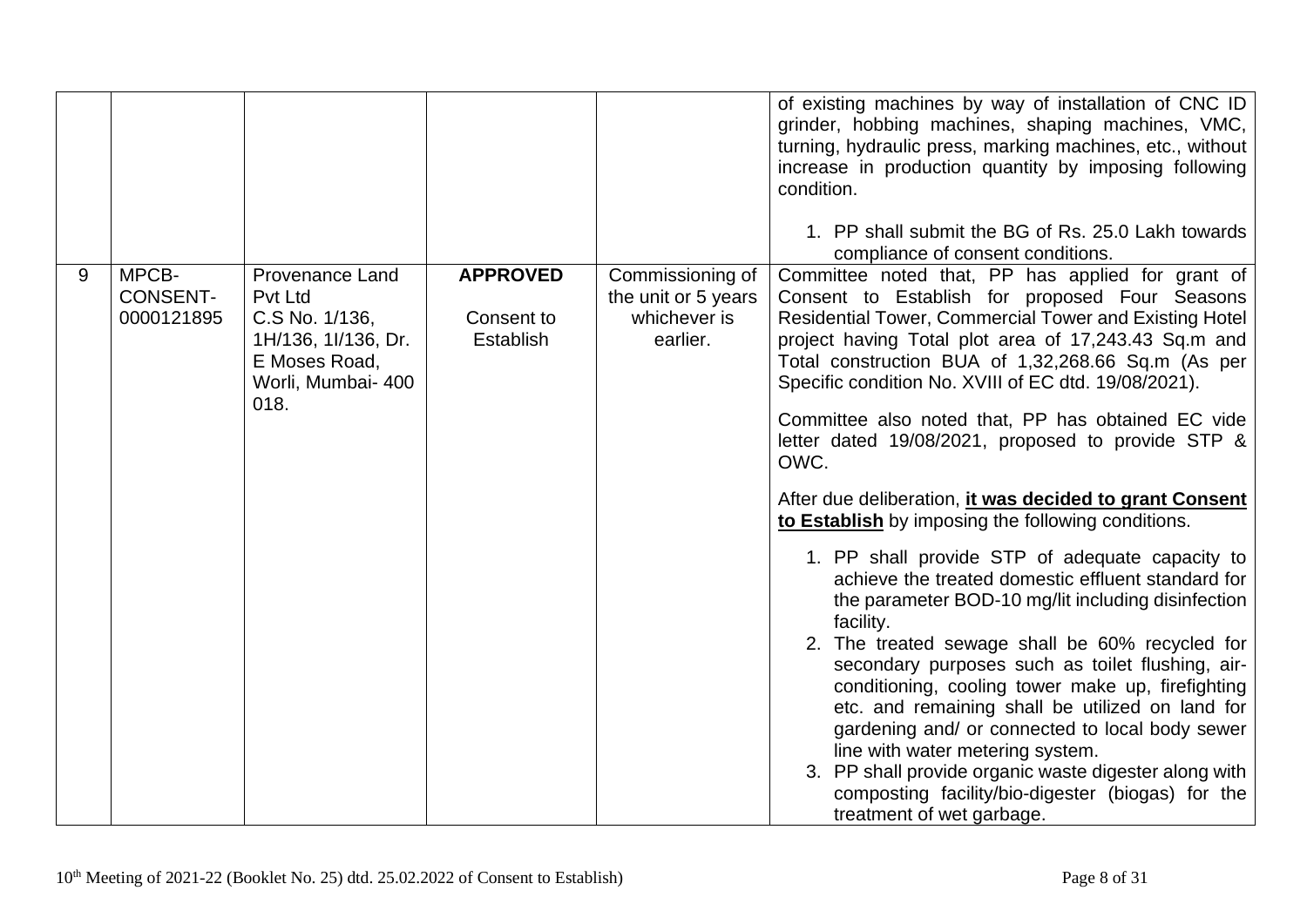|                 |                                        |                                                                                                                                      |                                             |                                                                     | 4. PP shall make provision of charging ports for<br>electric vehicles at least 30% of total available<br>parking slots.<br>5. PP shall submit BG of Rs. 25 Lakh towards<br>compliance of EC and Consent conditions.                                                                                                                                                                                                                                                                                                                                                                                                                                                                                                                                                                                                                                                                                                                                                                                                                                                                                                                                                |
|-----------------|----------------------------------------|--------------------------------------------------------------------------------------------------------------------------------------|---------------------------------------------|---------------------------------------------------------------------|--------------------------------------------------------------------------------------------------------------------------------------------------------------------------------------------------------------------------------------------------------------------------------------------------------------------------------------------------------------------------------------------------------------------------------------------------------------------------------------------------------------------------------------------------------------------------------------------------------------------------------------------------------------------------------------------------------------------------------------------------------------------------------------------------------------------------------------------------------------------------------------------------------------------------------------------------------------------------------------------------------------------------------------------------------------------------------------------------------------------------------------------------------------------|
| 10 <sup>°</sup> | MPCB-<br><b>CONSENT-</b><br>0000122088 | Precision<br>Automation &<br>Robotics India Ltd.<br>Gat No.463/A/2/6<br>to 463/A/2/11,13,15<br>to 18 Dhangarwadi<br>Shirwal Khandala | <b>APPROVED</b><br>Establish<br>(Expansion) | Commissioning of<br>the unit or 5 years<br>whichever is<br>earlier. | Committee noted that, PP has applied for Consent to<br>Establish for Expansion activity for enhancement of<br>production capacity of existing products<br>Committee also noted that, PP has proposed to upgrade<br>the existing ETP/STP for treatment of trade<br>effluent/sewage generated from expansion activity<br>After due deliberation, it was decided to grant Consent<br>to Establish by imposing the following conditions<br>1. PP shall upgrade existing Effluent Treatment Plant<br>for treatment of trade effluent generated from<br>expansion activity and recycle the entire treated<br>effluent into the process to achieve ZLD<br>2. PP shall upgrade existing Sewage Treatment Plant<br>upto capacity 110 CMD or install new STP for<br>treatment of sewage generated from expansion<br>activity and treated sewage recycle 40% for<br>flushing activity & remaining to be utilized for<br>gardening purpose<br>3. PP shall dispose the Hazardous Waste as per the<br>provisions of Rule by adopting online manifest<br>system<br>4. PP shall submit Bank Guarantee of Rs. 25.0 Lakh<br>towards compliance of Consent to Establish<br>conditions |
| 11              | MPCB-                                  | <b>SEJAL SHAKTI</b>                                                                                                                  | <b>APPROVED</b>                             | Commissioning of                                                    | Committee noted that, PP has applied for grant of                                                                                                                                                                                                                                                                                                                                                                                                                                                                                                                                                                                                                                                                                                                                                                                                                                                                                                                                                                                                                                                                                                                  |
|                 | <b>CONSENT-</b>                        | <b>REALTORS LLP</b>                                                                                                                  |                                             | the unit or 5 years                                                 | Consent to Establish for proposed Slum Rehabilitation                                                                                                                                                                                                                                                                                                                                                                                                                                                                                                                                                                                                                                                                                                                                                                                                                                                                                                                                                                                                                                                                                                              |
|                 | 0000120359                             | ,Plotbearing C.S.                                                                                                                    |                                             |                                                                     | Scheme project having Total plot area of 26,376.38 Sq.m                                                                                                                                                                                                                                                                                                                                                                                                                                                                                                                                                                                                                                                                                                                                                                                                                                                                                                                                                                                                                                                                                                            |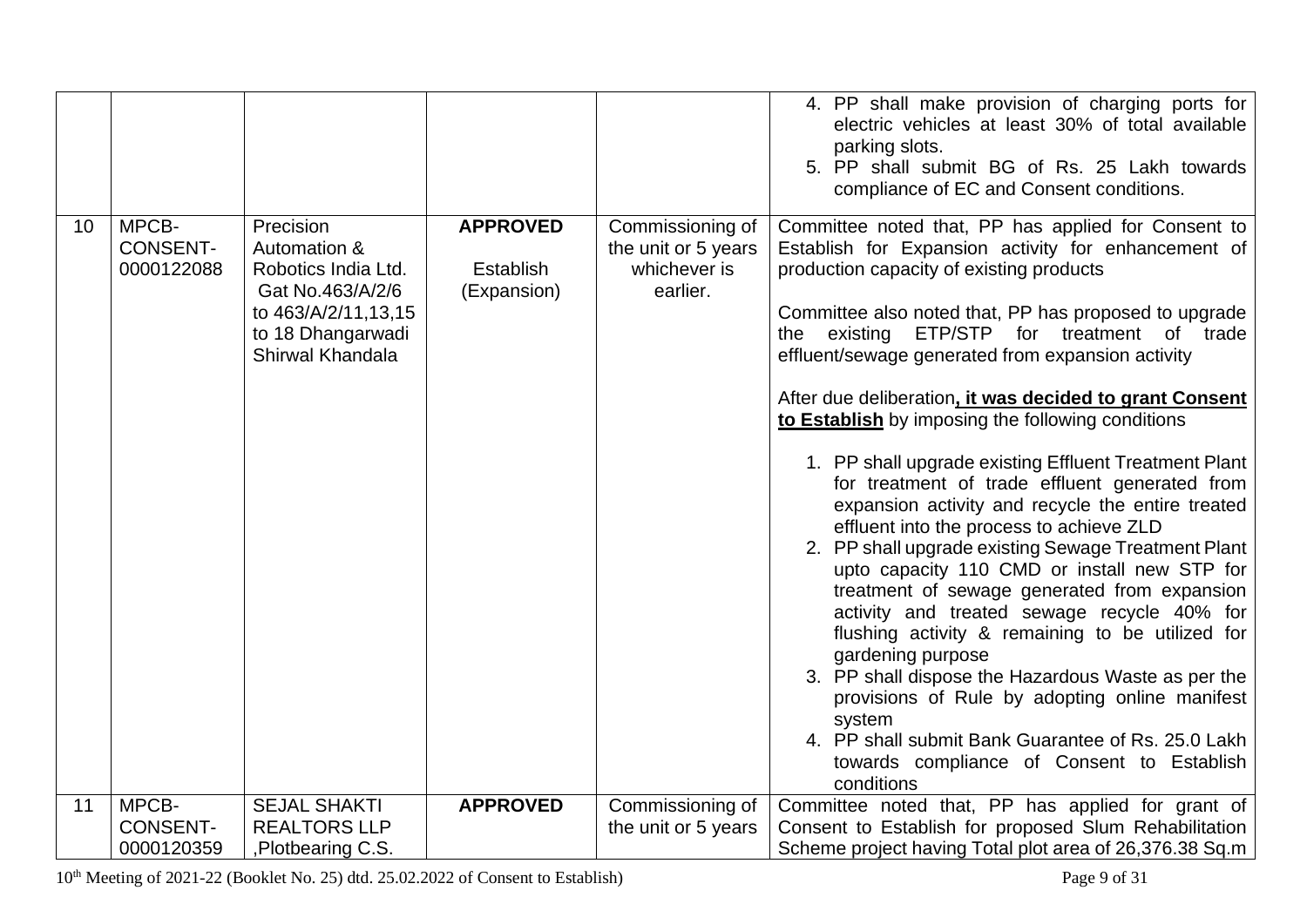|    |                 | No. $6(pt.)$ , $16(pt.)$ to                                                                                                                                                                                                                            | Consent to              | whichever is             | and Total construction BUA of 2,83,180.93 Sq.m (As per                                                                                                                                                                                                                                                                                                                                                                                                                                                                                                                                                                                                                                                                                                                                                                                                                                                                                                                                                                                                     |
|----|-----------------|--------------------------------------------------------------------------------------------------------------------------------------------------------------------------------------------------------------------------------------------------------|-------------------------|--------------------------|------------------------------------------------------------------------------------------------------------------------------------------------------------------------------------------------------------------------------------------------------------------------------------------------------------------------------------------------------------------------------------------------------------------------------------------------------------------------------------------------------------------------------------------------------------------------------------------------------------------------------------------------------------------------------------------------------------------------------------------------------------------------------------------------------------------------------------------------------------------------------------------------------------------------------------------------------------------------------------------------------------------------------------------------------------|
|    |                 | 21(pt.) of Salt Pan                                                                                                                                                                                                                                    | Establish               | earlier.                 | Specific condition No. XV of EC dtd. 03/07/2020).                                                                                                                                                                                                                                                                                                                                                                                                                                                                                                                                                                                                                                                                                                                                                                                                                                                                                                                                                                                                          |
|    |                 | <b>Divisio</b><br>Plot bearing C. S.<br>No. 6(Pt), 17(Pt) to<br>21(Pt) of Salt Pan<br>Division & C. S. No.<br>12(Pt) of Sion –<br>Division, Mumbai<br>City at Raoli Camp,<br>Kokari Agar, Sardar<br>Nagar No. 4, Sion<br>Koliwada, Mumbai-<br>400 037. |                         |                          | Committee also noted that, PP has obtained EC vide<br>letter dated 03/07/2020 for SRA project, proposed to<br>provide STP & OWC.<br>After due deliberation, it was decided to grant Consent<br>to Establish by imposing the following conditions.<br>1. PP shall provide STP of adequate capacity to<br>achieve the treated domestic effluent standard for<br>the parameter BOD-10 mg/lit including disinfection<br>facility.<br>2. The treated sewage shall be 60% recycled for<br>secondary purposes such as toilet flushing, air-<br>conditioning, cooling tower make up, firefighting<br>etc. and remaining shall be utilized on land for<br>gardening and/ or connected to local body sewer<br>line with water metering system.<br>3. PP shall provide organic waste digester along with<br>composting facility/bio-digester (biogas) for the<br>treatment of wet garbage.<br>4. PP shall make provision of charging ports for<br>electric vehicles at least 30% of total available<br>parking slots.<br>5. PP shall submit BG of Rs. 25 Lakh towards |
| 12 | MPCB-           | M/s. CNH                                                                                                                                                                                                                                               | <b>APPROVED</b>         | Commissioning of         | compliance of EC and Consent conditions.<br>Committee noted that, PP has grant of Consent to                                                                                                                                                                                                                                                                                                                                                                                                                                                                                                                                                                                                                                                                                                                                                                                                                                                                                                                                                               |
|    | <b>CONSENT-</b> | <b>INDUSTRIAL</b>                                                                                                                                                                                                                                      |                         | the unit or 5 years      | Establish expansion activity by utilizing existing capacity &                                                                                                                                                                                                                                                                                                                                                                                                                                                                                                                                                                                                                                                                                                                                                                                                                                                                                                                                                                                              |
|    | 0000121939      | (INDIA) PRIVATE<br><b>LIMITED</b>                                                                                                                                                                                                                      | Consent to<br>Establish | whichever is<br>earlier. | installation of additional Plant & Machinery                                                                                                                                                                                                                                                                                                                                                                                                                                                                                                                                                                                                                                                                                                                                                                                                                                                                                                                                                                                                               |
|    |                 | Chakan MIDC,                                                                                                                                                                                                                                           | (Expansion)             |                          | After due deliberation, it was decided to grant Consent                                                                                                                                                                                                                                                                                                                                                                                                                                                                                                                                                                                                                                                                                                                                                                                                                                                                                                                                                                                                    |
|    |                 | Phase-II Chakan<br>MIDC, Phase-II<br><b>Khed</b>                                                                                                                                                                                                       |                         |                          | to Establish (Expansion) by imposing the following<br>conditions                                                                                                                                                                                                                                                                                                                                                                                                                                                                                                                                                                                                                                                                                                                                                                                                                                                                                                                                                                                           |
|    |                 |                                                                                                                                                                                                                                                        |                         |                          | 1. PP shall submit improvement/upgradation plan for                                                                                                                                                                                                                                                                                                                                                                                                                                                                                                                                                                                                                                                                                                                                                                                                                                                                                                                                                                                                        |
|    |                 |                                                                                                                                                                                                                                                        |                         |                          | O&M of ETP & STP                                                                                                                                                                                                                                                                                                                                                                                                                                                                                                                                                                                                                                                                                                                                                                                                                                                                                                                                                                                                                                           |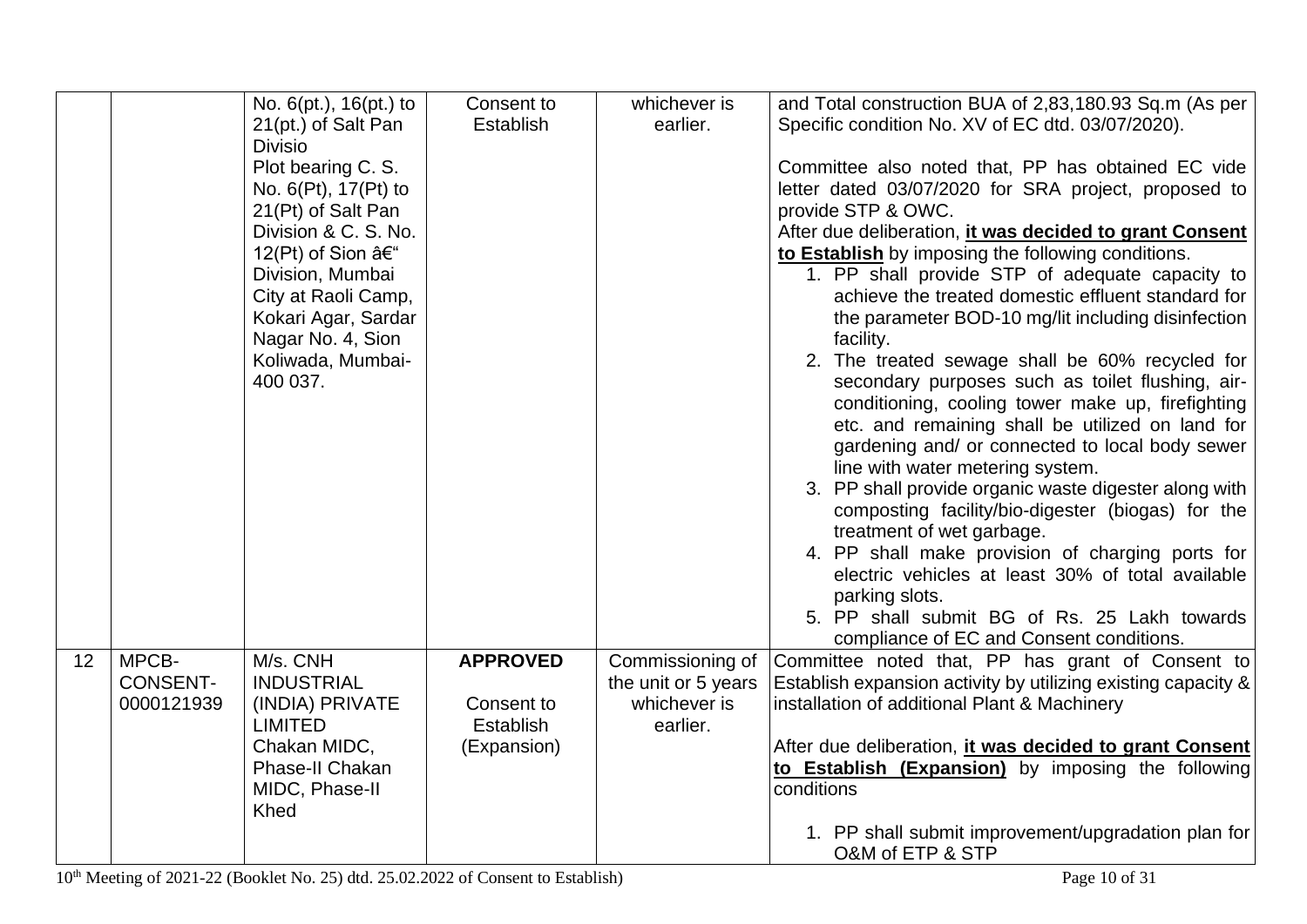|                                              |                                                                                                                                                        |                                                                                   | 2. PP shall recycle the entire treated effluent so as to                                                                                                                                                                                                                                                                                                                                                                                                                                                                                                                                                                                                                         |
|----------------------------------------------|--------------------------------------------------------------------------------------------------------------------------------------------------------|-----------------------------------------------------------------------------------|----------------------------------------------------------------------------------------------------------------------------------------------------------------------------------------------------------------------------------------------------------------------------------------------------------------------------------------------------------------------------------------------------------------------------------------------------------------------------------------------------------------------------------------------------------------------------------------------------------------------------------------------------------------------------------|
|                                              |                                                                                                                                                        |                                                                                   | achieve Zero liquid Discharge                                                                                                                                                                                                                                                                                                                                                                                                                                                                                                                                                                                                                                                    |
|                                              |                                                                                                                                                        |                                                                                   | 3. By forfeiting 50% of Bank Guarantee towards JVS                                                                                                                                                                                                                                                                                                                                                                                                                                                                                                                                                                                                                               |
|                                              |                                                                                                                                                        |                                                                                   | exceedance                                                                                                                                                                                                                                                                                                                                                                                                                                                                                                                                                                                                                                                                       |
| MPCB-<br>13<br><b>CONSENT-</b><br>0000122164 | <b>M/s AARTI DRUGS</b><br>LTD.<br>Plot No. G-61 & G-<br>62, M.I.D.C.,<br>Tarapur indl area,<br>Boisar (W) M.I.D.C,<br><b>TARAPUR</b><br><b>PALGHAR</b> | <b>NOT APPROVED</b><br>Establish                                                  | Committee noted that, PP has grant of Consent to<br>Establish for mfg of API products. Industry proposed to<br>locate at Plot No. G-61 & G-62, MIDC Tarapur Indl. Area,<br>Boisar (W) Tal & Dist- Palghar. Industry has submitted<br>detailed manufacturing process which involves chemical<br>synthesis<br>Committee also noted that, unit proposed to locate at<br>MIDC Tarapur which is critically polluted area. Further,<br>SEIAA deferred the Environmental Clearance case for<br>submission of plan approval with 33% green belt provision.<br>After due deliberation, it was decided to deferred the<br>case and call for Technical Presentation on following<br>points: |
|                                              |                                                                                                                                                        |                                                                                   | 1. Status of Environmental Clearance<br>2. Details of Pollution Control System proposed<br>(Water & Air)                                                                                                                                                                                                                                                                                                                                                                                                                                                                                                                                                                         |
| MPCB-<br>14<br><b>CONSENT-</b><br>0000123085 | Pawana Hospital<br>Gat No. 167, Urse<br>Parandawadi Road,<br>Somatane<br>Phata, Tal.<br>Maval,<br>Dist. Pune.                                          | <b>NOT APPROVED</b><br>Combined<br>Consent to<br>Establish & BMW<br>Authorization | Committee noted that Hospital Authority has applied for<br>grant of Combined Consent to Establish & BMW<br>Authorization for expansion with additional 83 Nos. of<br>Beds. On total plot area 4,502 sq. mtrs. For construction<br>BUA 4,826 sq. mtrs.<br>Committee also noted that PP has started civil<br>construction work without obtaining prior Combined<br>Consent to Establish & BMW Authorization from the<br>Board.<br>After due deliberation, it was decided to issue SCN for<br>refusal of Combined Consent to Establish & BMW                                                                                                                                        |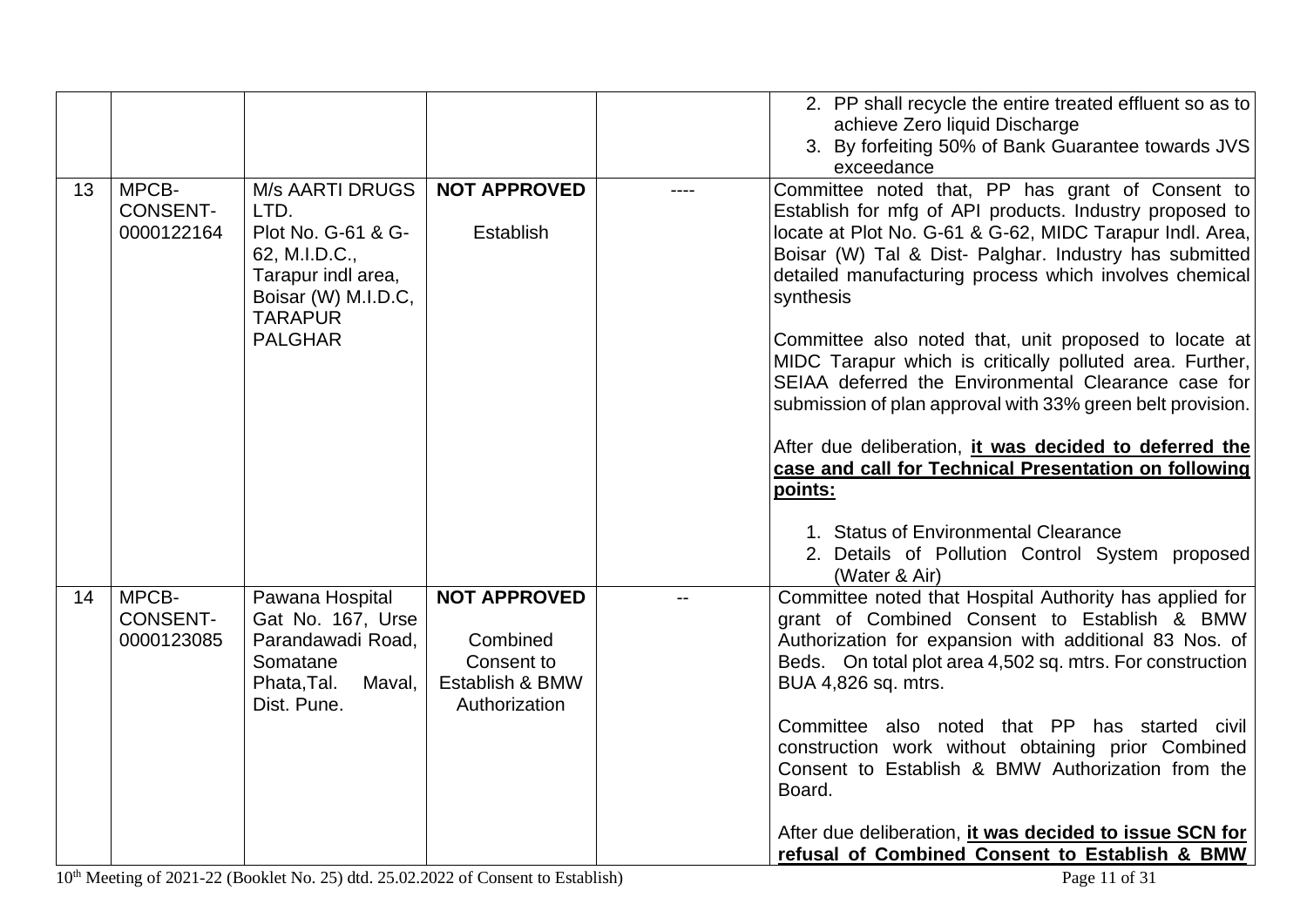|    |                                        |                                                                                                                                              |                                                           |                                                                     | Authorization for expansion with additional 83 Nos. of<br>Beds.                                                                                                                                                                                                                                                                                                                                                                                                                                                                                                                            |
|----|----------------------------------------|----------------------------------------------------------------------------------------------------------------------------------------------|-----------------------------------------------------------|---------------------------------------------------------------------|--------------------------------------------------------------------------------------------------------------------------------------------------------------------------------------------------------------------------------------------------------------------------------------------------------------------------------------------------------------------------------------------------------------------------------------------------------------------------------------------------------------------------------------------------------------------------------------------|
| 15 | MPCB-<br><b>CONSENT-</b><br>0000122980 | Huf India Pvt. Ltd<br>Gat no. 304 & 305<br>Village<br>Nanekarwadi,<br>Chakan Tal: Khed<br>Dist: Pune Khed                                    | <b>APPROVED</b><br>Consent to<br>Establish<br>(Expansion) | Commissioning of<br>the unit or 5 years<br>whichever is<br>earlier. | Committee noted that, PP has applied for Consent to<br>Establish for Expansion activity to enhance the<br>production quantity of existing products namely Lock Set<br>(SCL & DL), Ignition Switches & Door Handles and<br>introduce new product namely Bracket by capacity<br>utilization & some retrofitting/modifications in plant &<br>machineries<br>Committee also noted that, PP has proposed ETP for<br>treatment of trade effluent and treated effluent proposed<br>to recycle in the process. Also, proposed to treat sewage<br>generated from expansion activity in existing STP |
|    |                                        |                                                                                                                                              |                                                           |                                                                     | After due deliberation, it was decided to grant Consent<br>to Establish (Expansion) by imposing the following<br>conditions:                                                                                                                                                                                                                                                                                                                                                                                                                                                               |
|    |                                        |                                                                                                                                              |                                                           |                                                                     | 1. PP shall install comprehensive treatment system<br>for treatment of trade effluent & treated effluent<br>100% recycle in the process to achieve ZLD<br>2. PP shall submit Bank Guarantee of Rs. 25 lakhs<br>towards compliance of consent conditions.<br>3. PP shall submit improvement plan towards<br>Operation and Maintenance of Pollution control<br>system.                                                                                                                                                                                                                       |
| 16 | MPCB-<br><b>CONSENT-</b><br>0000123223 | M/s. Husco<br>Hydraulics Pvt. Ltd.<br>Plot No. A-4, Plot<br>No. A-4, Talegaon<br>Dabhade Industrial<br>Area, Tal-Maval,<br>Dist.- Pune Maval | <b>APPROVED</b><br>Establish                              | Commissioning of<br>the unit or 5 years<br>whichever is<br>earlier. | Committee noted that, PP has applied for Consent to<br>Establish for Expansion activity for enhancement of<br>production capacity of existing product namely Hydraulic<br>Control Valve- 20000 Nos/Yr and introduction of new<br>product Solenoid Cartridge Valve-15,00,000 Nos/Y                                                                                                                                                                                                                                                                                                          |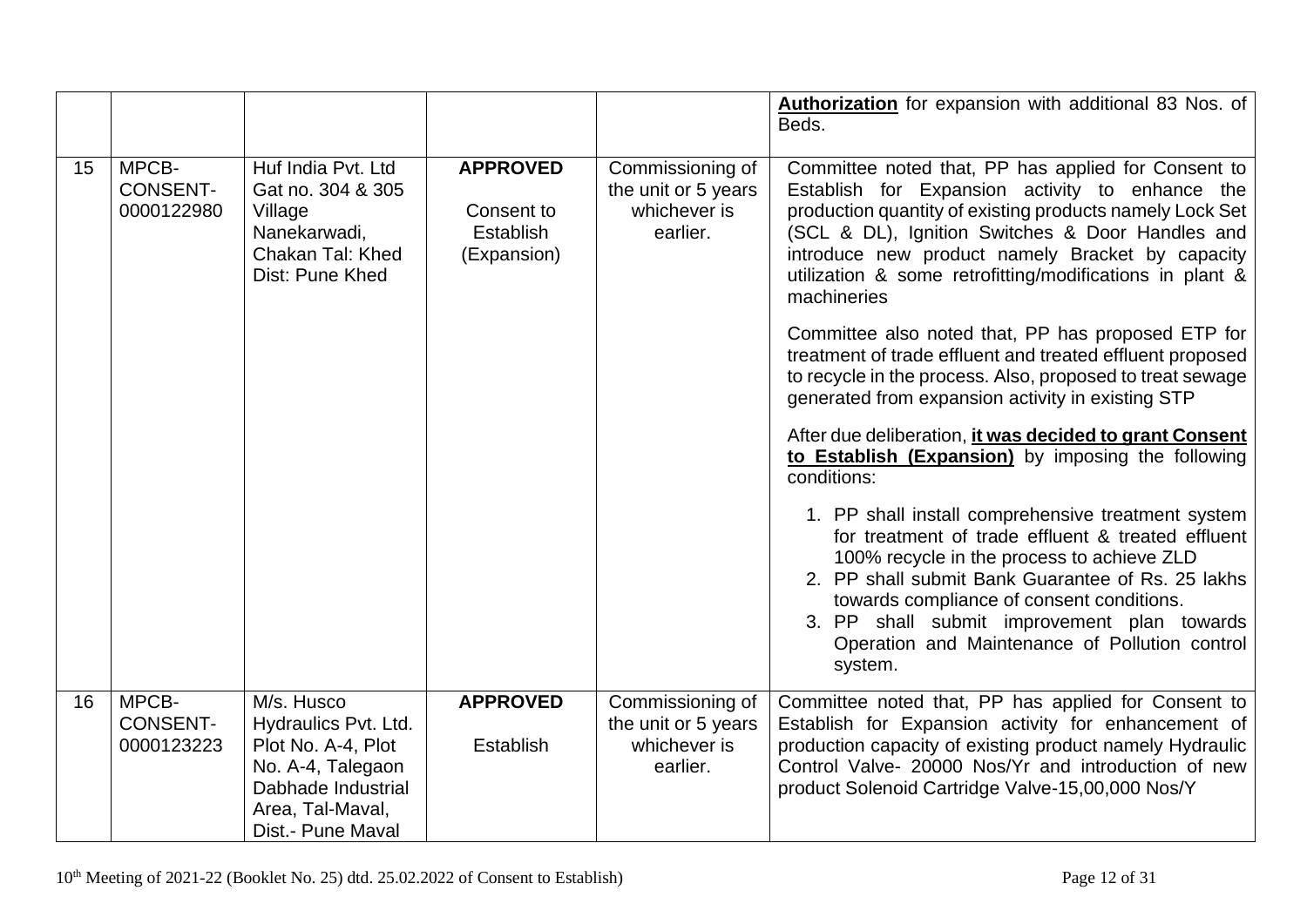|    |                                        |                                                                                                                                                                                                                                    |                                                 |                                         | Committee also noted that, there will be no additional<br>water requirement & effluent generation from expansion<br>activity.<br>After due deliberation, it was decided to grant Consent<br>to Establish (Expansion) by imposing the following<br>conditions<br>1. PP shall upgrade existing Sewage Treatment Plant<br>for treatment of sewage<br>2. PP shall dispose the Hazardous Waste as per the<br>provisions of Rule by adopting online manifest<br>system<br>3. PP shall submit Bank Guarantee of Rs. 25.0 Lakh<br>towards compliance of Consent to Establish<br>conditions                                                                                                                                                                              |
|----|----------------------------------------|------------------------------------------------------------------------------------------------------------------------------------------------------------------------------------------------------------------------------------|-------------------------------------------------|-----------------------------------------|-----------------------------------------------------------------------------------------------------------------------------------------------------------------------------------------------------------------------------------------------------------------------------------------------------------------------------------------------------------------------------------------------------------------------------------------------------------------------------------------------------------------------------------------------------------------------------------------------------------------------------------------------------------------------------------------------------------------------------------------------------------------|
| 17 | MPCB-<br><b>CONSENT-</b><br>0000123170 | <b>Privi Speciality</b><br>Chemicals Ltd.<br>(Unit II)<br>$C -$<br>3,4,5,6,6/1,6/2,7,8,<br>9, 10, 11 C-<br>3,4,5,6,6/1,6/2,7,8,<br>9, 10, 11, 13, C-<br>33, 33/1, 33/2, 54, 55<br>and X-8,9,10,11,12<br><b>MIDC Mahad</b><br>Mahad | <b>NOT APPROVED</b><br>Establish<br>(Expansion) |                                         | Committee noted that, PP has applied for Consent to<br>Establish for Expansion activity for introduction of<br>additional new products and enhancement of production<br>quantity of existing products<br>Committee also noted that, PP has proposed to upgrade<br>the existing ETP for treatment of trade effluent & recycle<br>the entire treated effluent into the process to achieve ZLD.<br>Committee further noted that, PP unable to submit<br>disposal details of by-products generated from existing<br>unit.<br>After due deliberation, <i>it was decided to deferred the</i><br>case and call for Technical Presentation w.r.t. disposal<br>of hazardous waste and by-products and pointwise<br>compliance of existing consent to operate conditions. |
| 18 | MPCB-<br><b>CONSENT-</b><br>0000123678 | <b>BITS School of</b><br>Management                                                                                                                                                                                                | <b>APPROVED</b>                                 | Commissioning of<br>the unit or 5 years | PP has applied for grant of Consent to Establish for<br>proposed construction of Educational Institute with                                                                                                                                                                                                                                                                                                                                                                                                                                                                                                                                                                                                                                                     |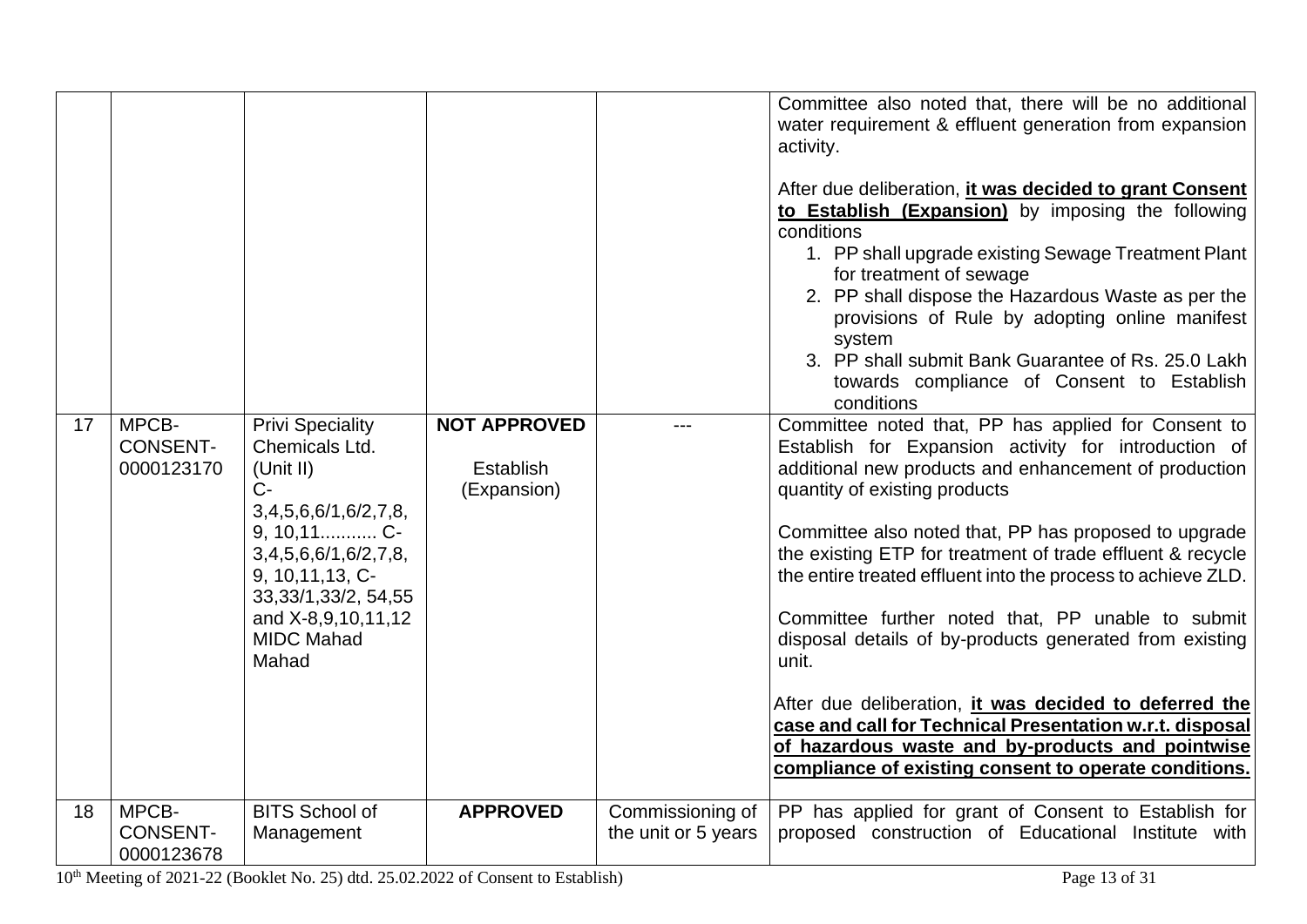| S. Nos. 9, 10, 11,  | Consent to       | whichever is | residential campus (Hostels) on total plot area 2,53,645   |
|---------------------|------------------|--------------|------------------------------------------------------------|
| 12, 13, 31, 33,     | Establish for    | earlier.     | sq. mtrs. For total construction BUA 1,60,540.67 sq. mtrs. |
|                     |                  |              |                                                            |
| Village Kamba, Tal. | proposed         |              |                                                            |
| Kalyan, Dist.       | Educational      |              | Committee also noted that PP has applied for EC,           |
| Thane.              | Institute with   |              | approval for layout and Building plan.                     |
|                     | residential      |              |                                                            |
|                     | campus (Hostels) |              | Committee further noted that PP has proposed to provide    |
|                     |                  |              | STP & Composting facility.                                 |
|                     |                  |              |                                                            |
|                     |                  |              | After due deliberation, it was decided to grant Consent    |
|                     |                  |              | to Establish for proposed construction of Educational      |
|                     |                  |              | Institute with residential campus (Hostels) on total plot  |
|                     |                  |              | area 2,53,645 sq. mtrs. For total construction BUA         |
|                     |                  |              | 1,60,540.67 sq. mtrs. By imposing the following            |
|                     |                  |              | conditions;                                                |
|                     |                  |              | 1. PP shall not take effective steps towards               |
|                     |                  |              | construction unless EC is obtained.                        |
|                     |                  |              | 2. PP shall provide STP of adequate capacity to            |
|                     |                  |              | achieve the treated domestic effluent standard for         |
|                     |                  |              | the parameter BOD-10 mg/lit including disinfection         |
|                     |                  |              |                                                            |
|                     |                  |              | facility.                                                  |
|                     |                  |              | 3. The treated sewage shall be recycled for                |
|                     |                  |              | secondary purposes such as toilet flushing, air-           |
|                     |                  |              | conditioning, cooling tower make up, firefighting          |
|                     |                  |              | etc. To the maximum extent and remaining shall             |
|                     |                  |              | be utilized on land for gardening purpose with             |
|                     |                  |              | water metering system.                                     |
|                     |                  |              | 4. PP shall provide organic waste digester along with      |
|                     |                  |              | composting facility/ bio-digester (biogas) for the         |
|                     |                  |              | treatment of wet garbage.                                  |
|                     |                  |              | 5. PP shall make provision of charging ports for           |
|                     |                  |              | electric vehicles at least 30% of total available          |
|                     |                  |              | parking slots.                                             |
|                     |                  |              | 6. PP shall submit BG of Rs. 25 Lakh towards               |
|                     |                  |              | compliance of EC and Consent to Establish                  |
|                     |                  |              | conditions.                                                |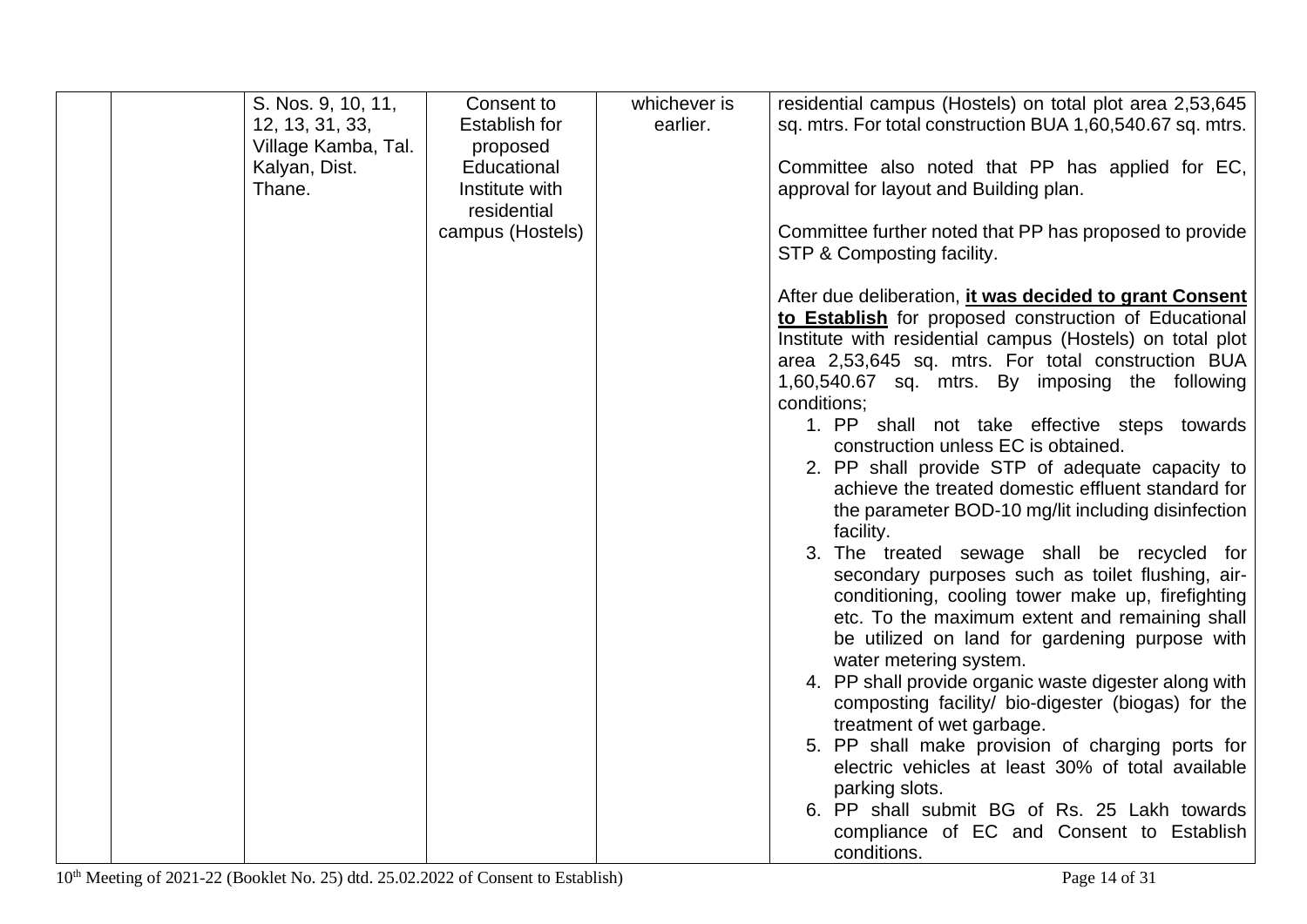| 19 | MPCB-<br><b>CONSENT-</b><br>0000124018 | Glenmark<br>Pharmaceutical Ltd.<br>B-25 Aurangabad<br>Shendra                       | <b>APPROVED</b><br><b>Establish</b>         | Commissioning of<br>the unit or 5 years<br>whichever is<br>earlier. | Committee noted that, PP has applied for Consent to<br>Establish for Expansion for pharmaceutical formulation<br>activity to enhance the production capacity of capsules &<br>Inhalers within existing premises<br>Committee also noted that, PP has proposed to upgrade<br>the existing ETP for treatment of trade effluent & recycle<br>the entire treated effluent into the process to achieve ZLD<br>After due deliberation, it was decided to grant Consent<br>to Establish (Expansion) by imposing the following<br>conditions:<br>1. PP shall recycle entire treated effluent into the<br>process to achieve Zero Liquid Discharge<br>2. PP shall dispose the Hazardous Waste as per the<br>provisions of Rule<br>3. PP shall submit Bank Guarantee of Rs. 25 lakh |
|----|----------------------------------------|-------------------------------------------------------------------------------------|---------------------------------------------|---------------------------------------------------------------------|---------------------------------------------------------------------------------------------------------------------------------------------------------------------------------------------------------------------------------------------------------------------------------------------------------------------------------------------------------------------------------------------------------------------------------------------------------------------------------------------------------------------------------------------------------------------------------------------------------------------------------------------------------------------------------------------------------------------------------------------------------------------------|
| 20 | MPCB-<br><b>CONSENT-</b><br>0000123618 | <b>Eaton Fluid Power</b><br>Ltd.<br>145 Pimpri, Off<br>Mumbai - Pune<br>Road Haveli | <b>APPROVED</b><br>Establish<br>(Expansion) | Commissioning of<br>the unit or 5 years<br>whichever is<br>earlier. | towards compliance of Consent Conditions.<br>Committee noted that, PP has applied for Consent to<br>Establish for Expansion activity within existing premises<br>to enhance the production capacity of existing products<br>and introduce new product namely Hose Assembly &<br><b>Hydraulic Components</b><br>Committee also noted that, there will be no additional<br>water consumption & trade effluent from expansion<br>activity. Also, there will be no additional air pollution<br>source from expansion activity<br>After due deliberation, it was decided to grant Consent<br>to Establish (Expansion) by imposing the following<br>conditions:<br>1. PP shall operate pollution control system<br>scientifically to achieve the consented norms                |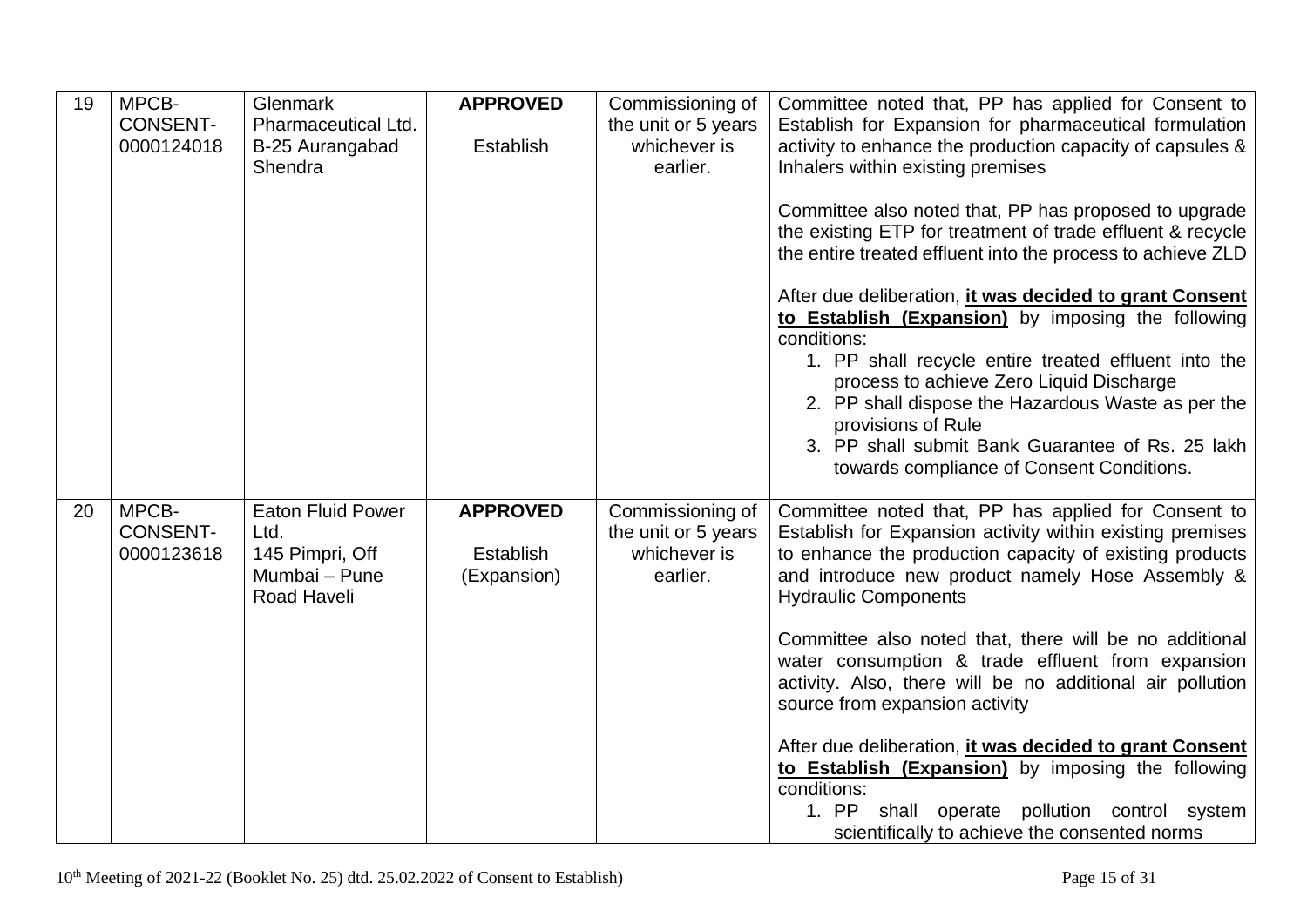|    |                                        |                                                                                                                                                                                            |                                                    |                                                                     | 2. PP shall submit Bank Guarantee of Rs. 25 Lakh<br>towards Compliance of Consent Conditions.                                                                                                                                                                                                                                                                                                                                                                                                                                                      |
|----|----------------------------------------|--------------------------------------------------------------------------------------------------------------------------------------------------------------------------------------------|----------------------------------------------------|---------------------------------------------------------------------|----------------------------------------------------------------------------------------------------------------------------------------------------------------------------------------------------------------------------------------------------------------------------------------------------------------------------------------------------------------------------------------------------------------------------------------------------------------------------------------------------------------------------------------------------|
| 21 | MPCB-<br><b>CONSENT-</b><br>0000123908 | Hindustan<br>Petroleum<br><b>Corporation Limited</b><br>- Mumbai Refinery<br>B. D. Patil Marg,<br>Mahul, Mumbai                                                                            | <b>APPROVED</b><br>Establish                       | Commissioning of<br>the unit or 5 years<br>whichever is<br>earlier. | Committee noted that, PP has applied for Consent to<br>Establish for installation of white/Black Oil/Nitrogen<br>pipeline<br>Committee also noted that, PP has obtained CRZ<br>Clearance from MoEF & CC vide letter dated 25/10/2021                                                                                                                                                                                                                                                                                                               |
|    |                                        | Kurla                                                                                                                                                                                      |                                                    |                                                                     | After due deliberation, it was decided to grant Consent<br>to Establish by imposing the following conditions:<br>1. PP shall comply with MSHIC Rules, 1989 and as<br>amended from time to time<br>2. PP shall comply with the conditions stipulated in<br>the CRZ Clearance granted by MoEF&CC, GOI on<br>25th Oct, 2021<br>3. PP shall obtain Environmental Clearance and not<br>to take any effective steps till obtain the<br>same/clarification, if applicable.<br>4. PP shall provide hydrocarbon leak detection<br>system at all the points. |
| 22 | MPCB-<br><b>CONSENT-</b><br>0000123058 | Godrej & Boyce<br>Mfg. Co. Ltd.<br>Godrej Appliances<br>Gat No-600-605<br>Gat No-600-605,<br>Village Wing, Post-<br>Shirwal, Taluka.<br>Khandala, District.<br>Satara - 412801<br>Khandala | <b>APPROVED</b><br><b>Establish</b><br>(Expansion) | Commissioning of<br>the unit or 5 years<br>whichever is<br>earlier. | Committee noted that, PP has applied for Consent to<br>Establish for expansion activity to enhance the production<br>quantity of existing products i.e. Air Conditioner, Spares<br>for Air Conditioner & Assembly of Disinfection<br>devices/Appliances<br>Committee also noted that, there will be no additional<br>water consumption & trade effluent from expansion<br>activity. Also, proposed to install additional HSD/PNG<br>fired Brazing Oven proposed with stack of 24 mtr height                                                        |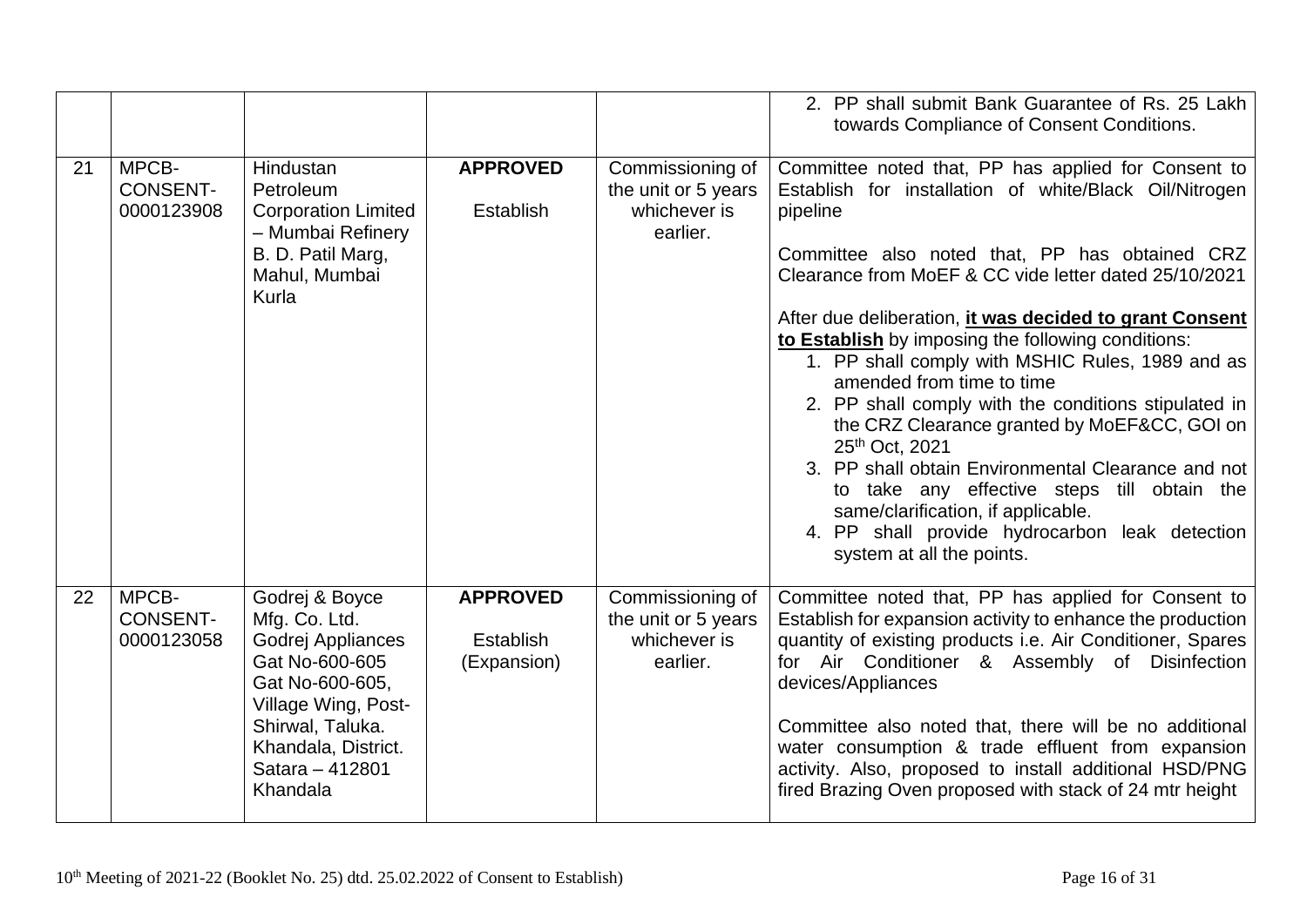|    |                                        |                                                                                                                                       |                                                                                                                |                                                                     | After due deliberation, <i>it was decided to grant Consent</i><br>to Establish (Expansion) by imposing the following<br>conditions:<br>1. PP shall operate pollution control system<br>scientifically to achieve the consented norms<br>2. PP shall submit Bank Guarantee of Rs. 25 Lakh<br>towards Compliance of Consent Conditions.                                                                                                                                                                                                                                                                                                                                                       |
|----|----------------------------------------|---------------------------------------------------------------------------------------------------------------------------------------|----------------------------------------------------------------------------------------------------------------|---------------------------------------------------------------------|---------------------------------------------------------------------------------------------------------------------------------------------------------------------------------------------------------------------------------------------------------------------------------------------------------------------------------------------------------------------------------------------------------------------------------------------------------------------------------------------------------------------------------------------------------------------------------------------------------------------------------------------------------------------------------------------|
| 23 | MPCB-<br><b>CONSENT-</b><br>0000124200 | Sahyadri Super<br>Speciality Hospital,<br>Plot. No. 30-C,<br>Erandawane, Karve<br>Road, Tal. Haveli,<br>Dist. Pune.                   | <b>NOT APPROVED</b><br>Combined<br>Consent to<br>Establish & BMW<br>Authorization for<br>proposed<br>expansion |                                                                     | Committee noted that Hospital Authority has applied for<br>grant of Combined Consent to Establish & BMW<br>Authorization for proposed expansion for additional 23<br>Nos. of Bed with additional construction BUA 1,936 sq.<br>mtrs.<br>Committee also noted that Hospital Authority has not paid<br>additional Consent to Establish fees of Rs. 67,500/- for<br>proposed expansion and carried out expansion activity<br>without obtaining consent to establish from Board.<br>After due deliberation, it was decided to issue SCN for<br>refusal for violation of Consent conditions by carrying<br>out construction activities without obtaining Consent to<br>Establish from the Board. |
| 24 | MPCB-<br><b>CONSENT-</b><br>0000123654 | <b>Hindustan Coca-</b><br>cola Beverages<br>Private Ltd.<br>1107/8/33 Plot No.<br>1107/8/33,<br>Pirangut, Tal.<br>Mulshi, Dist: Pune. | <b>APPROVED</b><br>Consent to<br><b>Establish for</b><br>expansion i.e.,<br>additional<br>production qty       | Commissioning of<br>the unit or 5 years<br>whichever is<br>earlier. | Committee noted that, PP has applied for consent to<br>Establish for expansion for additional production qty of<br>Carbonated Beverage and water [soft drink]-248 KL/D.<br>Committee also noted that, PP has obtained consent for<br>the existing production qty. The additional effluent will be<br>treated in existing ETP. Proposed to install stack to<br>additional DG Set. PP has obtained membership of<br>CHWTSDF.<br>After due deliberation, it was decided to grant consent<br>to Establish for expansion for additional production                                                                                                                                               |

10<sup>th</sup> Meeting of 2021-22 (Booklet No. 25) dtd. 25.02.2022 of Consent to Establish) Page 17 of 31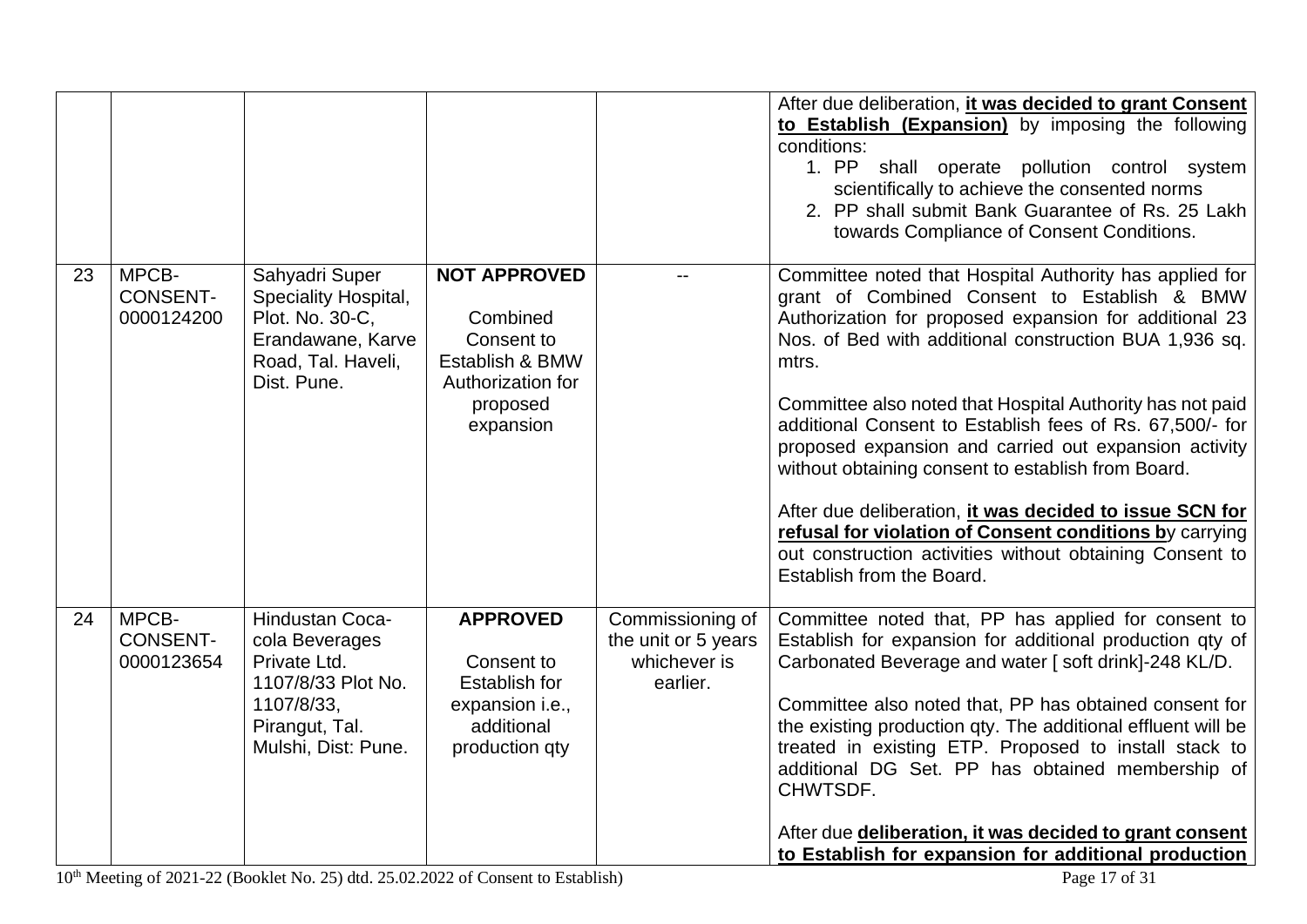|    |                                        |                                                                      |                                                |                                                                     | gty by forfeiting BG of Rs.2.5 Lakhs towards exceedance<br>of JVS results and imposing following condition.<br>1. PP shall submit BG of Rs.25 Lakhs towards<br>compliances of consent conditions.<br>2. PP shall submit improvement plan towards<br>Operation and Maintenance of pollution control<br>system.                                                                                                                                                                                                                                                                                                                                                                                                                                                                                                                                                                                                                                                                                   |
|----|----------------------------------------|----------------------------------------------------------------------|------------------------------------------------|---------------------------------------------------------------------|-------------------------------------------------------------------------------------------------------------------------------------------------------------------------------------------------------------------------------------------------------------------------------------------------------------------------------------------------------------------------------------------------------------------------------------------------------------------------------------------------------------------------------------------------------------------------------------------------------------------------------------------------------------------------------------------------------------------------------------------------------------------------------------------------------------------------------------------------------------------------------------------------------------------------------------------------------------------------------------------------|
| 25 | MPCB-<br><b>CONSENT-</b><br>0000123219 | Ion Exchange India<br>Ltd.<br>Plot No. 18/1 Roha<br><b>MIDC Roha</b> | <b>NOT APPROVED</b><br>Consent to<br>Establish |                                                                     | Committee noted that, PP has applied for consent to<br>Establish for mfg of Synthetic resins (Anion resins-3000<br>MT/M & Cation Resins-3000 MT/M)<br>Committee also noted that, the said unit proposed to<br>locate at MIDC Dhatav, Tal. Roha, Dist- Raigad and<br>location of the unit falls under Western Ghat Eco Sensitive<br>Zone notification<br>Committee also noted that, PP has failed to submit the<br>status of Environmental Clearance and wastewater<br>characteristics. Also, proposed to dispose the treated<br>effluent into CETP which is non-confirming CETP<br>After due deliberation, it was decided to issue show<br>cause notice for following non-compliances:<br>1. Location of the unit falls under Western Ghat Eco<br>Sensitive Zone notification<br>2. Environment Clearance not obtained; details not<br>submitted<br>3. Wastewater characteristics details not submitted<br>4. Proposed to discharge partly treated effluent to<br>CETP, which is non-compliant. |
| 26 | MPCB-<br><b>CONSENT-</b><br>0000124381 | M/s TOTAL OIL<br><b>INDIA PRIVATE</b><br><b>LIMITED</b>              | <b>APPROVED</b><br>Consent to                  | Commissioning of<br>the unit or 5 years<br>whichever is<br>earlier. | Committee noted that, PP has applied for consent to<br>Establish for modernization of existing plant by<br>Revamping of HVAC, Electrical & Other utilities, Increase                                                                                                                                                                                                                                                                                                                                                                                                                                                                                                                                                                                                                                                                                                                                                                                                                            |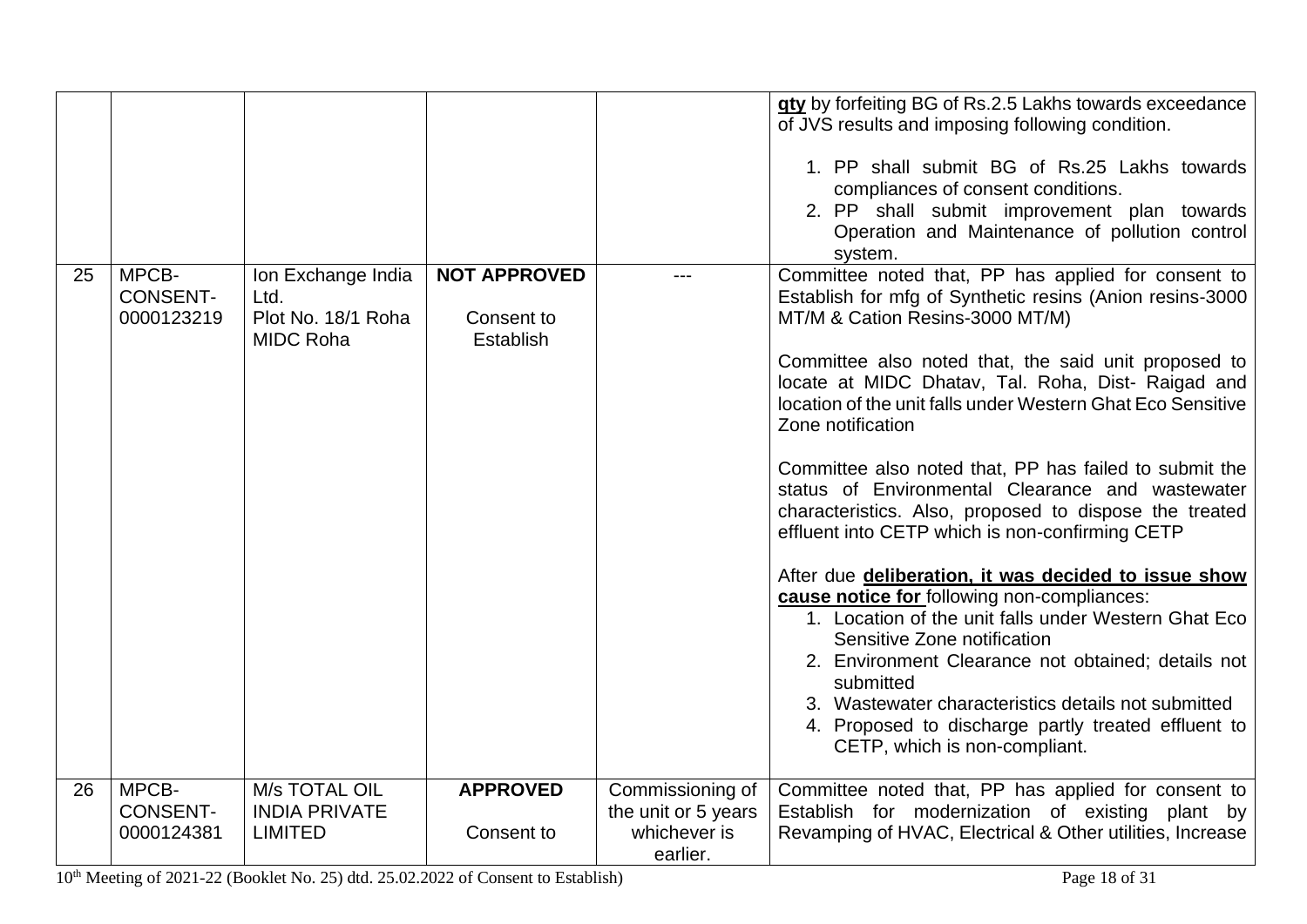|    |                                        | PLOT NO 26 TTC<br><b>INDUSTRIAL</b><br>AREA, MAHAPE,<br>NAVI MUMBAI,<br>400710 THANE | <b>Establish for</b><br>Modernization              |                                                                     | in floor area & Add testing provision for oil, Plasticizers<br>and Diesel<br>Committee also noted that, there will no trade effluent &<br>sewage generation from expansion activity<br>After due deliberation, it was decided to grant Consent<br>to Establish (Expansion) by imposing the following<br>conditions:<br>1. PP shall submit Bank Guarantee of Rs. 25 Lakh<br>towards Compliance of Consent Conditions.                                                                                                                                                                                                                                                                                                                                                                                                                               |
|----|----------------------------------------|--------------------------------------------------------------------------------------|----------------------------------------------------|---------------------------------------------------------------------|----------------------------------------------------------------------------------------------------------------------------------------------------------------------------------------------------------------------------------------------------------------------------------------------------------------------------------------------------------------------------------------------------------------------------------------------------------------------------------------------------------------------------------------------------------------------------------------------------------------------------------------------------------------------------------------------------------------------------------------------------------------------------------------------------------------------------------------------------|
| 27 | MPCB-<br><b>CONSENT-</b><br>0000123527 | <b>SKF India Limited</b><br>S. No. 159 to<br>162,169,186<br><b>Chinchwad Haveli</b>  | <b>APPROVED</b><br><b>Establish</b><br>(Expansion) | Commissioning of<br>the unit or 5 years<br>whichever is<br>earlier. | Committee noted that, PP has applied for consent to<br>Establish for expansion to enhance the production<br>quantity of existing products namely various types of<br><b>Bearings &amp; Bearing Housing</b><br>Committee also noted that, there will be no additional<br>trade effluent generation from expansion activity. Also,<br>HW generated will be disposed as per the provisions of<br>Rule<br>After due deliberation, it was decided to grant Consent<br>to Establish (Expansion) by imposing the following<br>conditions:<br>1. PP shall provide comprehensive treatment system<br>to achieve the consented norms<br>2. PP shall dispose the Hazardous Waste as per the<br>provisions of H&OW Rule by adopting online<br>manifest system<br>3. PP shall submit Bank Guarantee of Rs. 25 Lakh<br>towards Compliance of Consent Conditions. |
| 28 | MPCB-<br><b>CONSENT-</b><br>0000125085 | <b>BATI Mumbai Pvt.</b><br>Ltd., S. Nos. 75,<br>77/A, 77/B, 78 to                    | <b>NOT APPROVED</b>                                |                                                                     | Committee noted that PP has applied for grant of Consent<br>to Establish for Infrastructure Development for Logistic &<br>warehouse Activity on plot area 1,24,319.38 sq. mtrs. Out                                                                                                                                                                                                                                                                                                                                                                                                                                                                                                                                                                                                                                                                |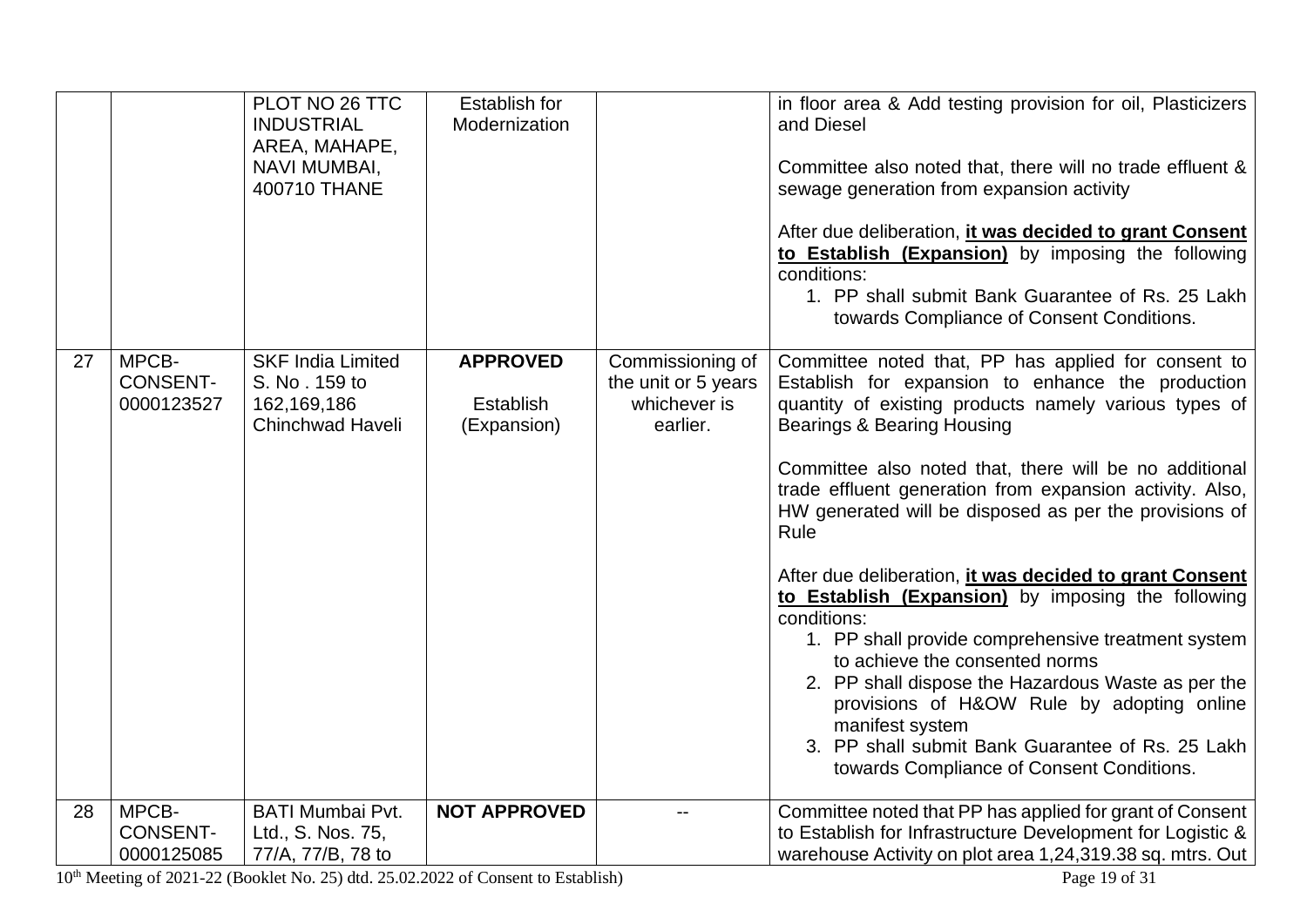|    |                                        | 81, Village<br>Usatane, Tal.<br>Ambarnath, Dist.<br>Thane.                                  | Consent to<br>Establish                            |                                                                     | of total plot area 8,62,901 sq. mtrs. For construction BUA<br>52,261.66 sq. mtrs. Out of total construction BUA<br>9,85,336 sq. Mtrs.                                                                                                                                                  |
|----|----------------------------------------|---------------------------------------------------------------------------------------------|----------------------------------------------------|---------------------------------------------------------------------|----------------------------------------------------------------------------------------------------------------------------------------------------------------------------------------------------------------------------------------------------------------------------------------|
|    |                                        |                                                                                             |                                                    |                                                                     | Committee also noted that the developer M/s Macrotech<br>Developers Ltd. has obtained Umbrella EC from the Env.<br>Dept. for proposed<br>Integrated<br>Industrial<br>Area<br>Development Project on total plot area 8,62,901 sq. mtrs.<br>For total construction BUA 9,85,336 sq. mtrs |
|    |                                        |                                                                                             |                                                    |                                                                     | Committee further noted that the developer has not<br>developed industrial area, not installed common infra<br>facility and not obtained Consent to Establish/Operate for<br>proposed Integrated Industrial Area Development Project<br>from the Board.                                |
|    |                                        |                                                                                             |                                                    |                                                                     | After due deliberation, it was decided to defer the case<br>and call PP for presentation along with compliance<br>status of EC conditions and justification for above lapses.                                                                                                          |
| 29 | MPCB-<br><b>CONSENT-</b><br>0000124265 | <b>INDO SCHOTTLE</b><br><b>AUTO PARTS PVT</b><br><b>LTD</b><br>Gat No.<br>378/387/389 & 388 | <b>APPROVED</b><br><b>Establish</b><br>(Expansion) | Commissioning of<br>the unit or 5 years<br>whichever is<br>earlier. | Committee noted that, PP has applied for consent to<br>Establish to carry out expansion activity on adjacent plot<br>No. 388 to mfg Auto & Industrial Components and applied<br>for consent to establish                                                                               |
|    |                                        | Village Urawade<br>Mulshi                                                                   |                                                    |                                                                     | Committee also noted that, trade effluent generated from<br>expansion activity will be treated in existing ETP and also<br>proposed necessary air pollution control systems                                                                                                            |
|    |                                        |                                                                                             |                                                    |                                                                     | After due deliberation, it was decided to grant Consent<br>to Establish (Expansion) by imposing the following<br>conditions:                                                                                                                                                           |
|    |                                        |                                                                                             |                                                    |                                                                     | 1. PP shall provide comprehensive treatment system<br>to achieve the consented norms                                                                                                                                                                                                   |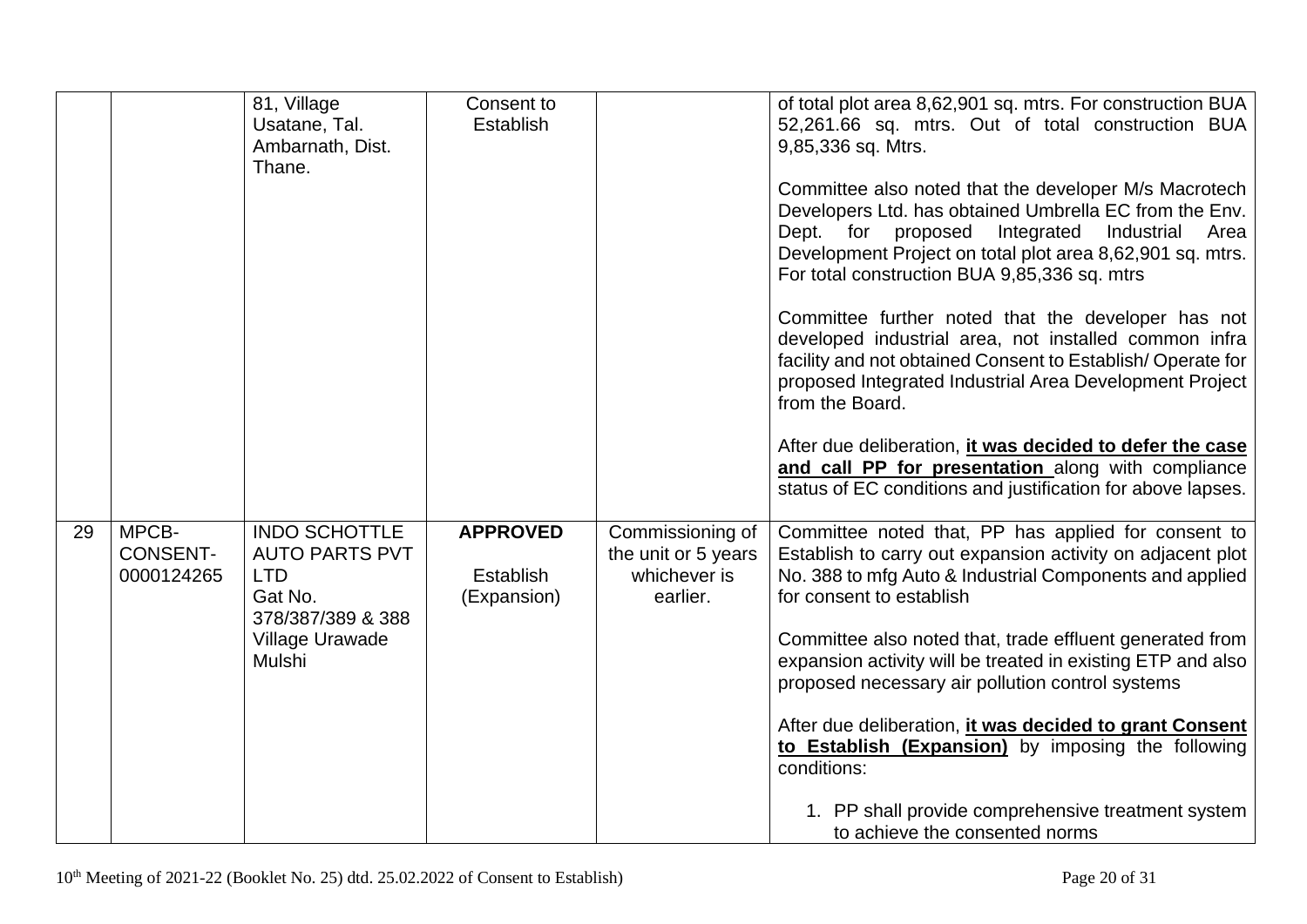|    |                                        |                                                                                                                              |                                                                                      |                                                                                 | 2. PP shall obtain CGWA NOC for use of ground<br>water<br>3. PP shall submit Bank Guarantee of Rs. 25 Lakh<br>towards Compliance of Consent Conditions.                                                                                                                                                                                                                                                      |
|----|----------------------------------------|------------------------------------------------------------------------------------------------------------------------------|--------------------------------------------------------------------------------------|---------------------------------------------------------------------------------|--------------------------------------------------------------------------------------------------------------------------------------------------------------------------------------------------------------------------------------------------------------------------------------------------------------------------------------------------------------------------------------------------------------|
| 30 | MPCB-<br><b>CONSENT-</b><br>0000122654 | Macrotech<br>Developers Ltd.,<br>New S. Nos. 59/1-<br>Balkum, 10/1B-<br>Dhokali & 49/1C-<br>Kolshet village,<br>Dist. Thane. | <b>NOT APPROVED</b><br>Re-validation of<br>Consent to<br>Establish with<br>expansion |                                                                                 | Committee noted that PP has applied for grant of re-<br>validation of Consent to Establish for construction of<br>remaining part of the Residential/ Commercial Building &<br>Multi Level Car Parking construction project.<br>Committee desired to know compliance status of<br>conditions stipulated in previous Consent to Establish &<br>EC.<br>After due deliberation, it was decided to defer the case |
|    |                                        |                                                                                                                              |                                                                                      |                                                                                 | and call PP for presentation along with SRO's<br>verification report in respect of conditions stipulated in<br>Consent to Establish & EC.                                                                                                                                                                                                                                                                    |
| 31 | MPCB-<br><b>CONSENT-</b><br>0000125150 | <b>GOISU REALTY</b><br>PRIVATE LIMITED<br>Plot No. C-65, G<br>Block, Bandra-<br>Kurla Complex,<br>Mumbai- 400051.            | <b>APPROVED</b><br>Consent to<br>Establish                                           | Up to<br>Commissioning of<br>the project or 5<br>years whichever is<br>earlier. | Committee noted that, PP has applied 21ar grant of<br>Consent to Establish for proposed Construction and<br>development of a Class- A Commercial Office Building<br>project having Total Plot Area of 12,485.90 Sq.m and<br>Total Construction Built Up area of 1,24,960.03 Sq.m.<br>Committee also noted that, PP has obtained EC vide<br>letter dtd. 28/09/2021, proposed to provide STP & OWC.            |
|    |                                        |                                                                                                                              |                                                                                      |                                                                                 | After due deliberation, it was decided to grant Consent<br>to Establish by imposing following conditions.<br>1. PP shall provide STP of adequate capacity to<br>achieve the treated domestic effluent standard for<br>the parameter BOD-10 mg/lit including disinfection<br>facility.<br>2. The treated sewage shall be 60% recycled for<br>secondary purposes such as toilet flushing, air-                 |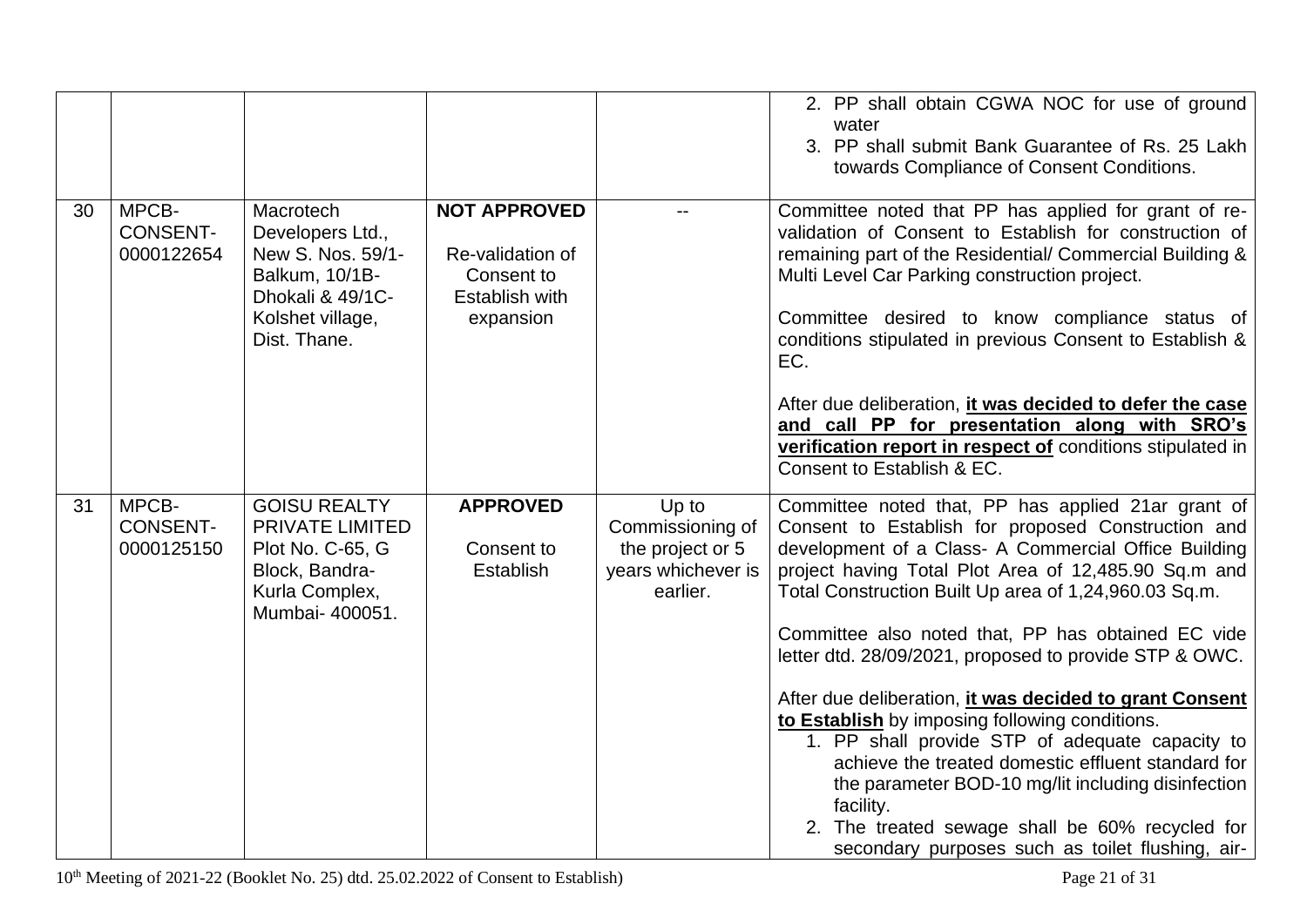|    |                                        |                                                                                                                |                                                                                             | conditioning, cooling tower make up, firefighting<br>etc. and remaining shall be utilized on land for<br>gardening and/ or connected to local body sewer<br>line with water metering system.<br>3. PP shall provide organic waste digester along with<br>composting facility/bio-digester (biogas) for the<br>treatment of wet garbage.<br>4. PP shall make provision of charging ports for<br>electric vehicles at least 30% of total available<br>parking slots.<br>5. PP shall submit BG of Rs. 25 Lakh towards<br>compliance of EC and Consent conditions.                                                                                                                                                                                                                                                                                                                                                                                                                                                                                 |
|----|----------------------------------------|----------------------------------------------------------------------------------------------------------------|---------------------------------------------------------------------------------------------|------------------------------------------------------------------------------------------------------------------------------------------------------------------------------------------------------------------------------------------------------------------------------------------------------------------------------------------------------------------------------------------------------------------------------------------------------------------------------------------------------------------------------------------------------------------------------------------------------------------------------------------------------------------------------------------------------------------------------------------------------------------------------------------------------------------------------------------------------------------------------------------------------------------------------------------------------------------------------------------------------------------------------------------------|
| 32 | MPCB-<br><b>CONSENT-</b><br>0000118130 | <b>Breach Candy</b><br><b>Hospital Trust,</b><br>S. No. 60 A,<br>Bhulabhai Desai<br>Road, Mumbai -<br>400 026. | <b>NOT APPROVED</b><br>Combined<br>Consent to<br>Establish & BMW<br>Authorization<br>(Part) | Committee noted that Hospital Authority has applied for<br>grant of Consent to Establish for remaining construction<br>BUA 4,190.94 sq. mtrs. Of proposed expansion.<br>Committee also noted that Hospital Authority has not<br>submitted copy of IOD/ CC, not submitted the details of<br>additional water consumption/ effluent generation, air<br>pollution aspects, hazardous and non-hazardous waste<br>generation for proposed expansion, not submitted details<br>of BMW waste generation & its disposal for proposed<br>expansion, not submitted Architect certificate declaring<br>the construction work completed as per the EC granted &<br>proposed construction to be done as per the new EC<br>granted, not submitted the changes to be made in the<br>existing C to E obtained as per the new EC obtained, not<br>submitted undertaking for C.I, for proposed expansion i.e.<br>C to E for expansion.<br>After due deliberation, it was decided to issue SCN for<br>refusal for grant Consent to Establish for above<br>lapses. |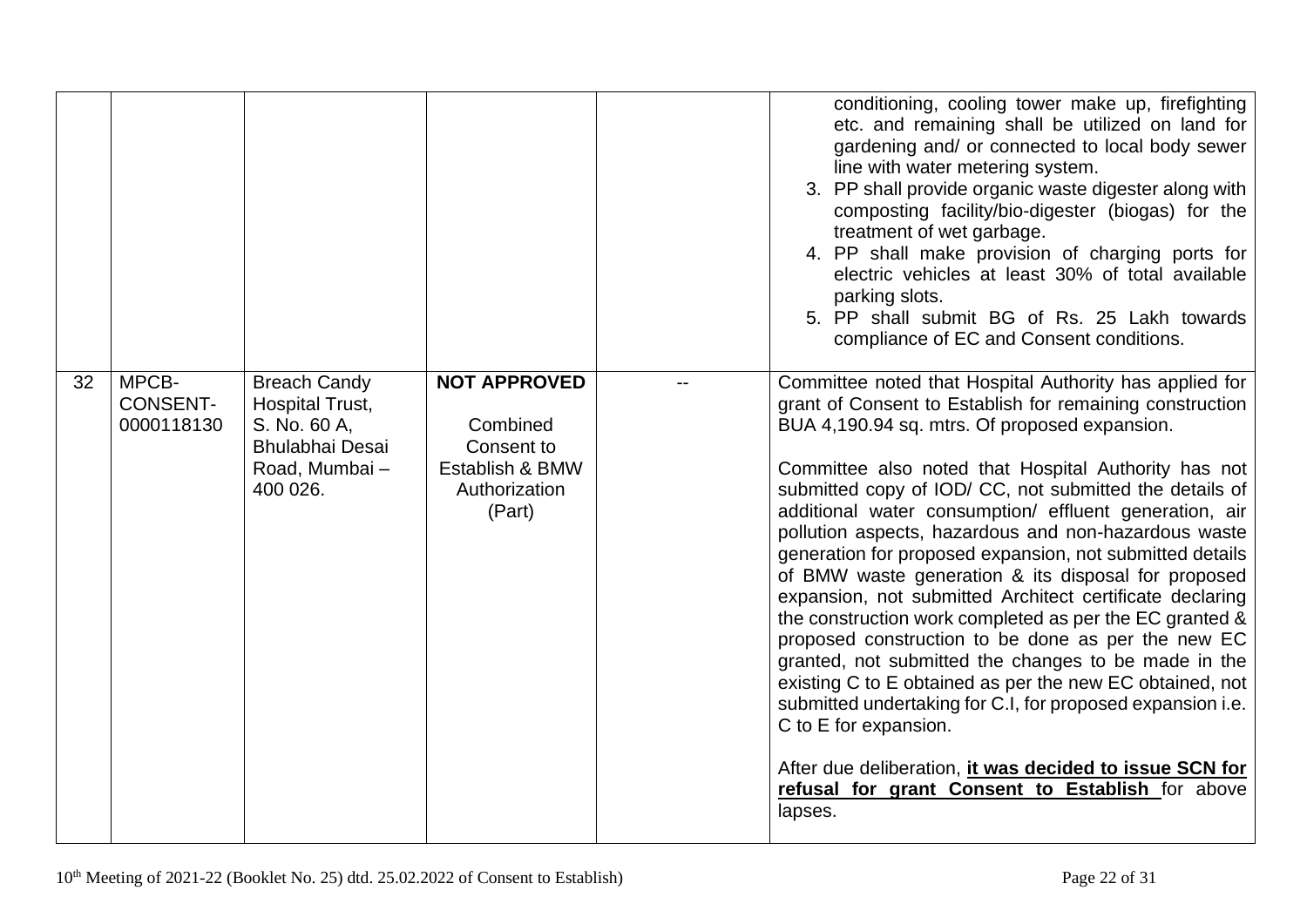| 33 | MPCB-<br><b>CONSENT-</b><br>0000125339 | <b>TATA Advanced</b><br><b>Systems Limited</b><br>215 Part to 225 part<br>and 227 part to 229<br>part Sector 10,<br>Kalkuhi Village,<br><b>SEZ Mihan Nagpur</b> | <b>APPROVED</b><br>Consent to<br><b>Establish for</b><br>expansion for<br>modernization by<br>addition &<br>replacement of<br>some machineries | Commissioning of<br>the unit or 5 years<br>whichever is<br>earlier. | Committee noted that PP has applied for consent to<br>establish for expansion for modernization of plant &<br>machinery & process by way of inclusion of advance<br>machines & process like vertical milling machine,<br>coordinate measuring machines, new passivation<br>process, material handling equipment, etc., without<br>increasing production quantity.<br>After Due deliberation, it was decided to grant consent to<br>establish for expansion for modernization of plant &<br>machinery & process by way of inclusion of advance<br>machines & process like vertical milling machine, co-<br>ordinate measuring machines, new passivation process,<br>material handling equipment, etc., without increasing<br>production quantity by imposing following condition.<br>1. PP shall submit the BG of Rs. 25.0 Lakh towards<br>compliance of consent conditions. |
|----|----------------------------------------|-----------------------------------------------------------------------------------------------------------------------------------------------------------------|------------------------------------------------------------------------------------------------------------------------------------------------|---------------------------------------------------------------------|-----------------------------------------------------------------------------------------------------------------------------------------------------------------------------------------------------------------------------------------------------------------------------------------------------------------------------------------------------------------------------------------------------------------------------------------------------------------------------------------------------------------------------------------------------------------------------------------------------------------------------------------------------------------------------------------------------------------------------------------------------------------------------------------------------------------------------------------------------------------------------|
| 34 | MPCB-<br><b>CONSENT-</b><br>0000124503 | <b>Chloride Metals</b><br>Limited, Plot No. F-<br>219, Supa MIDC,<br>23artner Industrial<br>Park, Tal. 23artner,<br>Dist. Ahmednagar                            | <b>APPROVED</b><br>Consent to<br><b>Establish</b>                                                                                              | Commissioning of<br>the unit or 5 years<br>whichever is<br>earlier. | Committee noted that, PP has s applied for consent to<br>establish for manufacturing of Lead & Lead Alloy and<br>Cast components- 1,80,000 MT/A by Recycling of Lead<br>Acid Battery & involve the process of Battery Breaking<br>unit, smelting unit, Refining unit & casting unit.<br>Committee also noted that PP has proposed to provide<br>ETP, STP and Air pollution control systems.<br>After due deliberation, it was decided to grant of<br>consent to establish for manufacturing of Lead & Lead<br>Alloy and Cast components- 1,80,000 MT/A by Recycling<br>of Lead Acid Battery, by imposing following conditions:<br>1. PP shall obtain Registration as per Batteries<br>(Management & Handling), Rules.                                                                                                                                                       |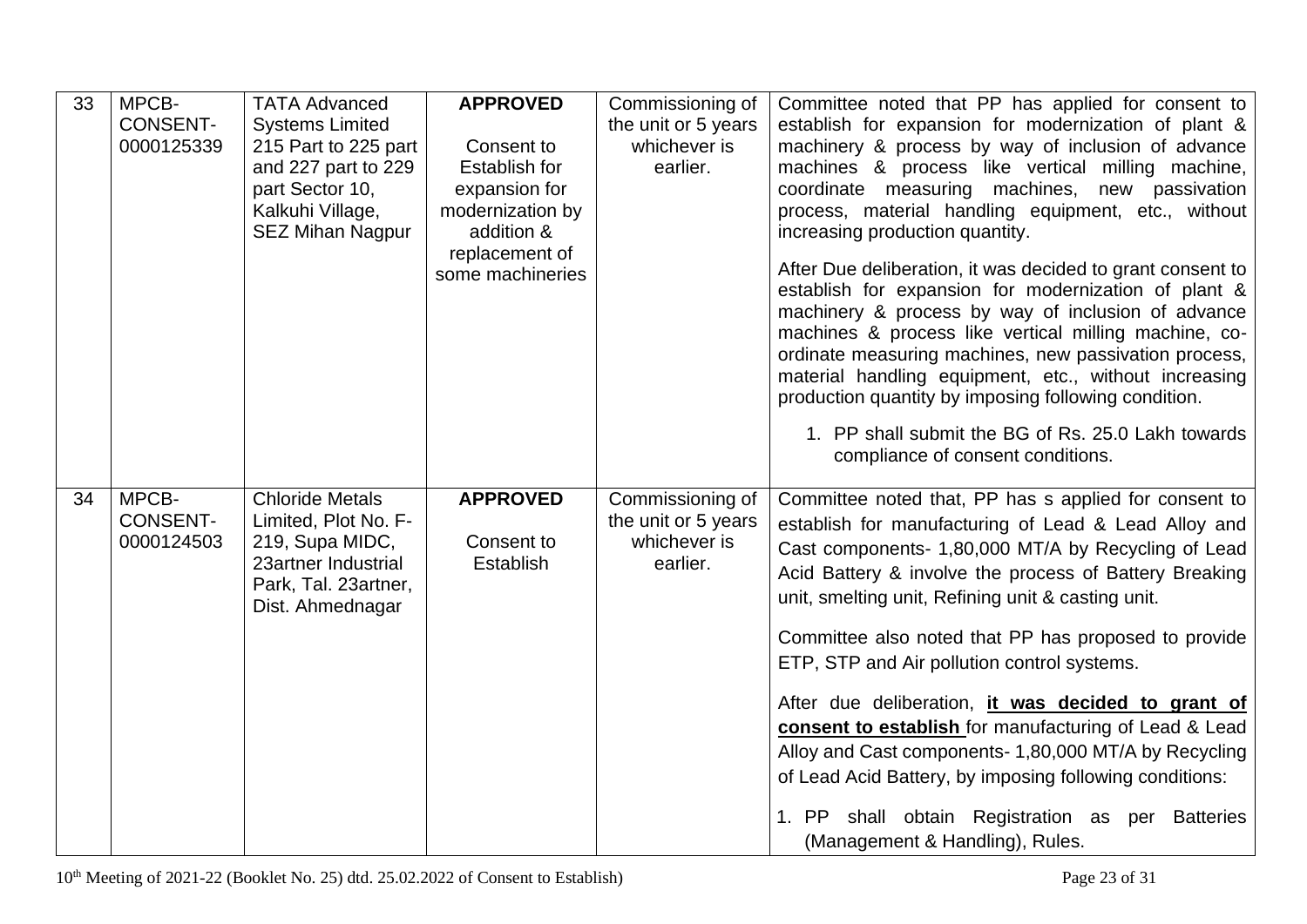|    |                                        |                                                                                                                                 |                                                                                                                 |                                                                     | 2. PP shall submit the BG od Rs. 25 Lakh towards<br>compliance of consent conditions.                                                                                                                                                                                                                                                                                                                                                                                                                                                                                                                                                                                                                                                                                           |
|----|----------------------------------------|---------------------------------------------------------------------------------------------------------------------------------|-----------------------------------------------------------------------------------------------------------------|---------------------------------------------------------------------|---------------------------------------------------------------------------------------------------------------------------------------------------------------------------------------------------------------------------------------------------------------------------------------------------------------------------------------------------------------------------------------------------------------------------------------------------------------------------------------------------------------------------------------------------------------------------------------------------------------------------------------------------------------------------------------------------------------------------------------------------------------------------------|
| 35 | MPCB-<br><b>CONSENT-</b><br>0000125876 | Sindhutai Vikhe<br><b>Patil Memorial</b><br>Hospital, Gat Nos.<br>108, 109, 110,<br>Chincholi, Tal.<br>Sinnar, Dist.<br>Nashik. | <b>NOT APPROVED</b><br>Combined<br>Consent to<br>Establish & BMW<br>Authorization for<br>300 Bedded<br>Hospital |                                                                     | Committee noted that Hospital Authority has applied for<br>grant of Combined Consent to Establish & BMW<br>Authorization for proposed 300 Bedded Hospital on total<br>plot area 64,000 sq. mtrs. For construction BUA 11,984<br>sq. mtrs.<br>Committee also noted that Hospital Authority has not<br>submitted the details of plot area of construction/ plan<br>layout, not submitted the details of water budget and<br>wastewater treatment and disposal, not submitted the<br>BNS Certificate, not submitted the details of BMW waste<br>generation and storage facility, not mentioned land cost<br>in $C.I.$<br>After due deliberation, it was decided to issue SCN for<br>refusal for grant of Combined Consent to Establish<br>& BMW Authorization due to above lapses. |
| 36 | MPCB-<br><b>CONSENT-</b><br>0000126914 | Aquapharm<br><b>Chemicals Pvt. Ltd</b><br>Plot No. K-3/1-2-3<br><b>Mahad MIDC</b><br>Mahad                                      | <b>APPROVED</b><br><b>Establish for</b><br>installation of ESP<br>to Coal Fired<br><b>Boiler</b>                | Commissioning of<br>the unit or 5 years<br>whichever is<br>earlier. | Committee noted that, PP has applied for consent to<br>establish for installation of Electrostatic Precipitator as an<br>APC to 12 TPH Coal fired Boiler. Presently, fabric bag<br>filter dust collection system is provided as an APC.<br>After due deliberation, <i>it was decided to grant of</i><br>consent to establish for installation of Electrostatic<br>Precipitator.                                                                                                                                                                                                                                                                                                                                                                                                 |
| 37 | MPCB-<br><b>CONSENT-</b><br>0000127097 | <b>Baidyanath Biofuels</b><br><b>Private Limited</b><br><b>B-48 Additional</b><br><b>MIDC Butibori</b><br>Nagpur (Rural)        | <b>APPROVED</b><br><b>Establish</b>                                                                             | Commissioning of<br>the unit or 5 years<br>whichever is<br>earlier  | Committee noted that, PP has applied for consent to<br>establish for manufacturing of Ethanol - 250 KLPD.<br>Proposed site of the unit is located in notified industrial<br>area in additional MIDC Butibori.                                                                                                                                                                                                                                                                                                                                                                                                                                                                                                                                                                   |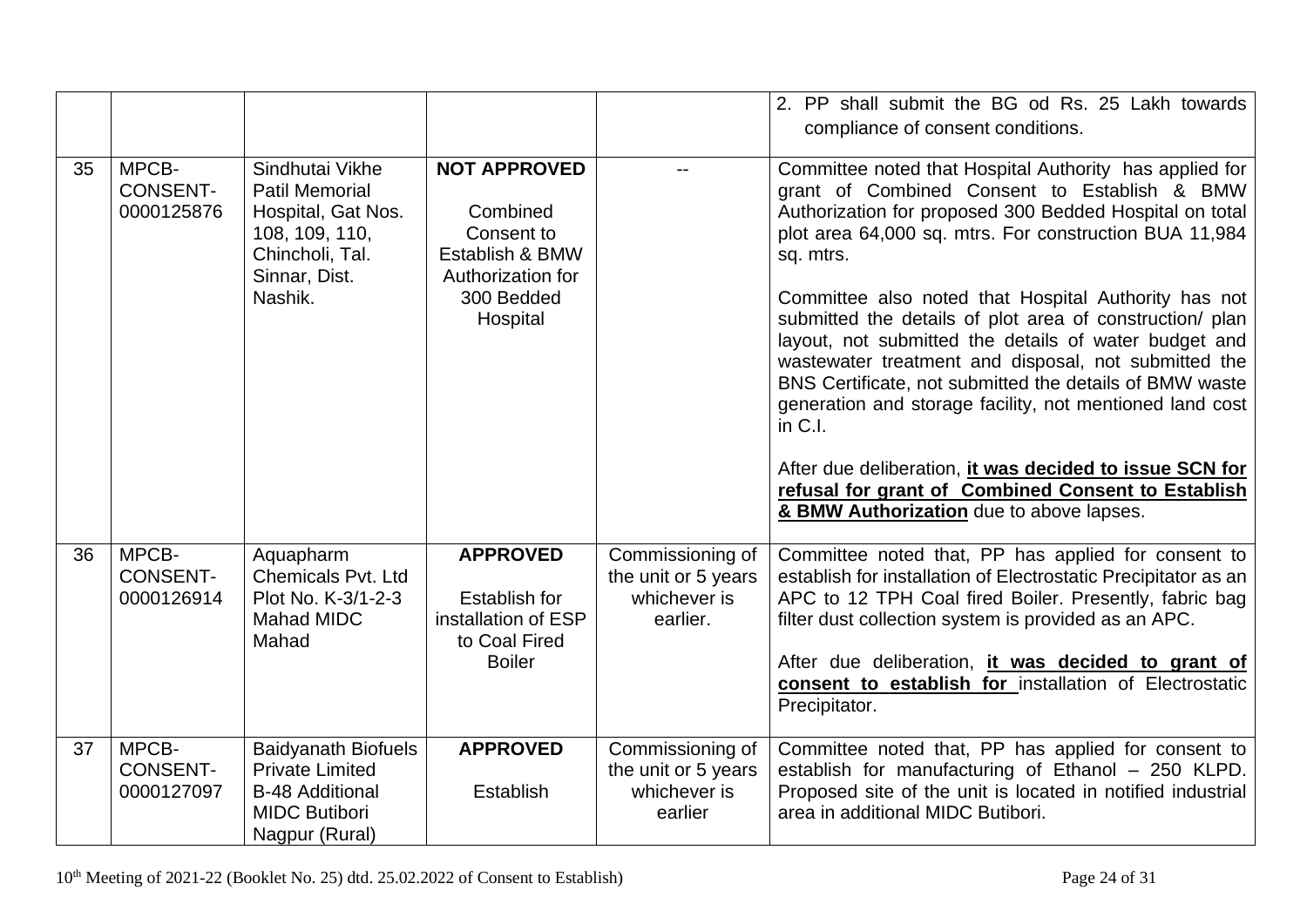|    |                                        |                                                                                                                                   |                                                      |                                                                     | Committee also noted the PP's proposal for treatment of<br>effluent generated they have proposed primary &<br>secondary treatment facility industrial effluent & the<br>treated effluent will be reused/recycle in process. Also<br>proposed STP for sewage treatment.<br>Committee further noted that PP's proposed coal fired<br>boiler with ESP as air pollution control system and for<br>DGS dryer they have proposed bag filter followed by wet<br>scrubber as air pollution control system has obtain<br><b>Environment Clearance.</b>   |
|----|----------------------------------------|-----------------------------------------------------------------------------------------------------------------------------------|------------------------------------------------------|---------------------------------------------------------------------|-------------------------------------------------------------------------------------------------------------------------------------------------------------------------------------------------------------------------------------------------------------------------------------------------------------------------------------------------------------------------------------------------------------------------------------------------------------------------------------------------------------------------------------------------|
|    |                                        |                                                                                                                                   |                                                      |                                                                     | After due deliberation, it was decided to grant consent<br>to establish for ethanol - 250 KLPD unit, with EC, ZLD<br>and following conditions:<br>1. PP shall not take any effective steps prior to<br>obtaining Environment Clearance.<br>2. PP shall provide comprehensive pollution control<br>treatment system of adequate capacity to achieve<br>the consented norms.<br>3. PP shall make the provision of OCMS as per<br>CPCB guidelines.<br>4. PP shall submit Bank Guarantee of Rs. 25 lakh<br>towards compliance of consent conditions |
| 38 | MPCB-<br><b>CONSENT-</b><br>0000126852 | Gangamai<br>Industries and<br>Constructions Ltd.,<br>(GIACL)<br>224 Harinagar,<br>Najik<br>Babhulgaon, Post.-<br>Rakshi, Shevgaon | <b>APPROVED</b><br><b>Establish for</b><br>Expansion | Commissioning of<br>the unit or 5 years<br>whichever is<br>earlier. | Committee noted that, PP has applied for consent to<br>establish expansion for ethanol - 250 KLPD. Existing<br>distillery unit is of 30 KLPD and valid up to 31.08.2022.<br>Committee also noted the PP's proposal for treatment of<br>effluent generated for expansion industry is going to use<br>existing Bio-methanation followed MEE followed by Dryer<br>and Incineration boiler. Proposed to provide STP for<br>domestic effluent. Also noted that PP has proposed to<br>provide CPU with capacity -2000 M3/Day.                         |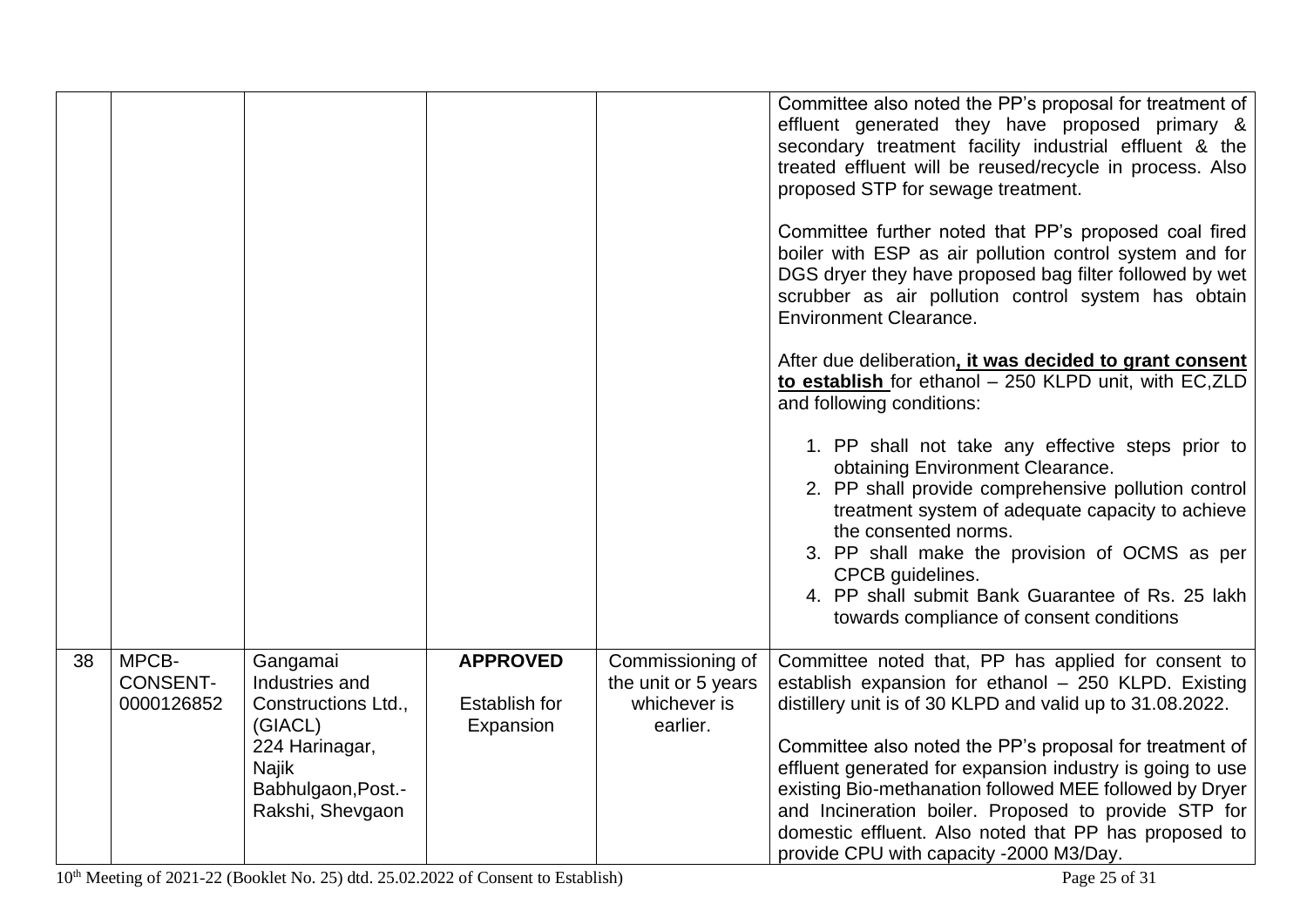|    |                                        |                                                                                                                                 |                                                                                                                                | Committee further noted that PP has obtain Environment<br>Clearance<br>After due deliberation, it was decided to grant consent<br>to establish expansion for ethanol - 250 KLPD unit, ZLD<br>and following conditions:<br>1. PP shall provide comprehensive pollution control<br>treatment system of adequate capacity to achieve<br>the consented norms.<br>2. PP shall obtain permission from CGWA/Irrigation<br>Department for use of ground water/Surface<br>water before 1 <sup>st</sup> operate of Expansion.<br>3. PP shall submit Bank Guarantee of Rs. 25 lakh<br>towards compliance of consent conditions.                         |
|----|----------------------------------------|---------------------------------------------------------------------------------------------------------------------------------|--------------------------------------------------------------------------------------------------------------------------------|----------------------------------------------------------------------------------------------------------------------------------------------------------------------------------------------------------------------------------------------------------------------------------------------------------------------------------------------------------------------------------------------------------------------------------------------------------------------------------------------------------------------------------------------------------------------------------------------------------------------------------------------|
| 39 | MPCB-<br><b>CONSENT-</b><br>0000127466 | <b>ACC Limited</b><br>Plot No 1, Ghugus<br>Industrial Area.<br>MIDC, PO<br>Cement nagar,<br>District-<br>Chandrapur-<br>442502. | <b>NOT APPROVED</b><br>Consent to<br><b>Establish for</b><br>expansion for<br>installation of<br><b>WHRB</b> based<br>CPP-15MW | Committee noted that, PP has applied for consent to<br>establish for expansion for installation of waste heat<br>recovery boiler 1X15 MW capacity located in the existing<br>Cement Plant at Cement Nagar, Dist.- Chandrapur.<br>Committee also noted that the JVS results of ETP outlet<br>and STP outlet and AAQM are exceeding the standards<br>for existing cement industry.<br>After due deliberation, it was decided to defer the case<br>and call the PP for presentation regarding the<br>upgradation of pollution control system provided and<br>steps taken for control of emission standards and<br>effluent discharge standards. |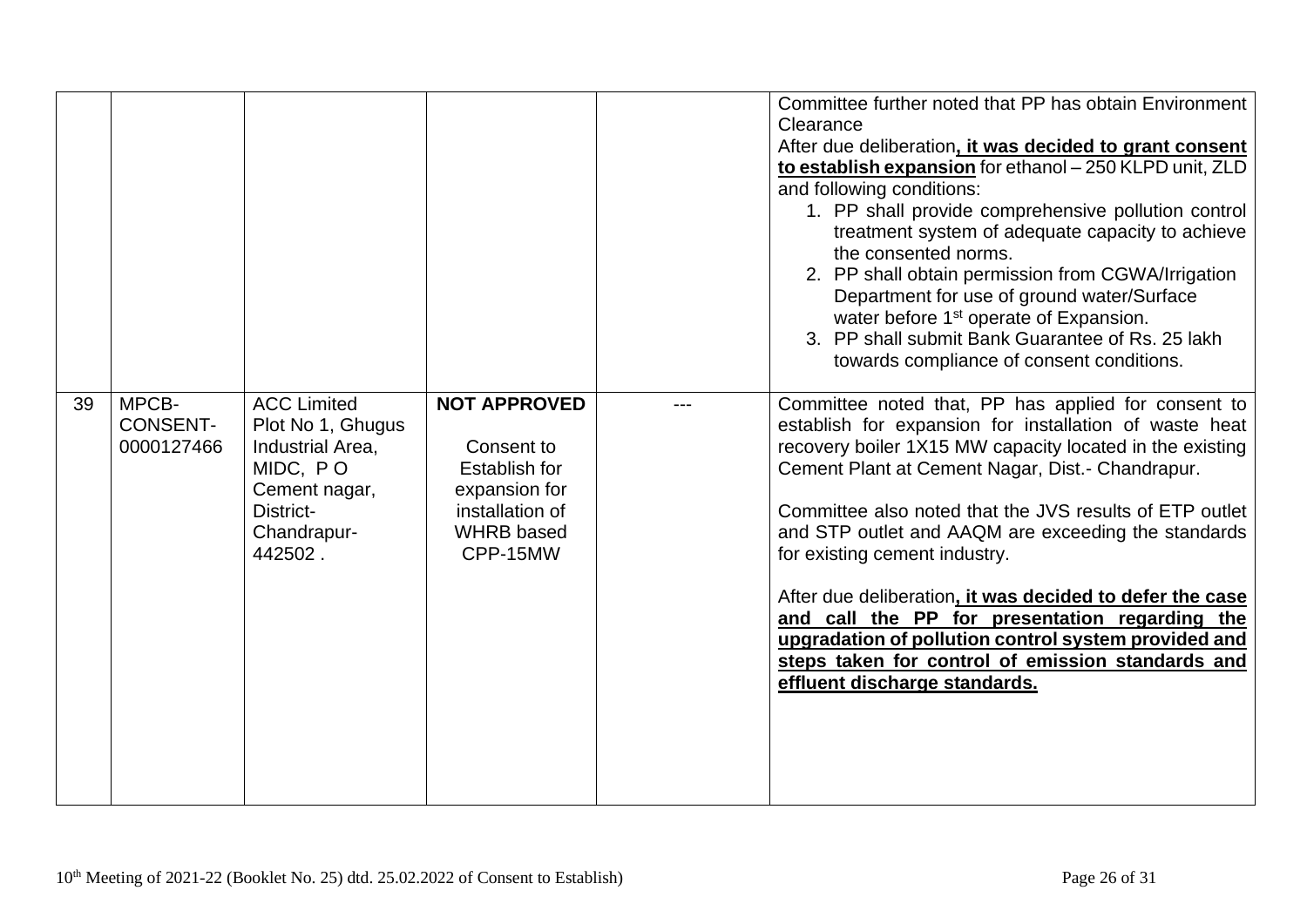| 40 | MPCB-<br><b>CONSENT-</b><br>0000116637 | Pad. Dr. Vitthalrao<br><b>Vikhe Patil</b><br>Sahakari Sakhar<br>Karkhana Ltd.<br>196/1 Pravaranagar<br>Kolhar Rahata    | <b>APPROVED</b><br><b>Establish for</b><br>Expansion                                            | Commissioning of<br>the unit or 5 years<br>whichever is<br>earlier. | Committee noted that, PP has applied for consent to<br>establish expansion for 148 KLPD molasses base<br>distillery unit and existing distillery unit is of 92 KLPD.<br>Committee also noted the PP's Proposed to provided<br>ESP to Incineration Boiler. Industry has proposed to<br>provide CPU. Proposed to Provide RO and MEE followed<br>Incineration boiler for expansion activity.<br>After due deliberation, it was decided to grant consent<br>to establish for expansion for 148 KLPD molasses base<br>distillery unit, by imposing EC, ZLD and following<br>conditions:<br>1. PP shall not take any effective steps prior to<br>obtaining Environment Clearance.<br>2. PP shall scrap 4 nos. of Kacha lagoons within 3<br>months time.<br>3. PP shall provide comprehensive pollution control<br>treatment system of adequate capacity to achieve<br>the consented norms.<br>4. PP shall make the provision of OCMS as per<br>CPCB guidelines PP shall submit Bank Guarantee<br>of Rs. 25 lakh towards compliance of consent<br>conditions. |
|----|----------------------------------------|-------------------------------------------------------------------------------------------------------------------------|-------------------------------------------------------------------------------------------------|---------------------------------------------------------------------|--------------------------------------------------------------------------------------------------------------------------------------------------------------------------------------------------------------------------------------------------------------------------------------------------------------------------------------------------------------------------------------------------------------------------------------------------------------------------------------------------------------------------------------------------------------------------------------------------------------------------------------------------------------------------------------------------------------------------------------------------------------------------------------------------------------------------------------------------------------------------------------------------------------------------------------------------------------------------------------------------------------------------------------------------------|
| 41 | MPCB-<br><b>CONSENT-</b><br>0000128449 | Rashtriya<br>Chemicals and<br>Fertilizers Ltd,<br><b>THAL</b><br><b>THAL UNIT, Survey</b><br>no.2 Thal Alibag<br>Alibag | <b>APPROVED</b><br><b>Establish for</b><br>installation of<br>standby Briquette<br>fired Boiler | Commissioning of<br>the unit or 5 years<br>whichever is<br>earlier. | Committee noted that, PP has applied for consent to<br>establish expansion to install standby briquette fired<br>Boiler with cyclone followed by Bag Filter dust collection<br>system & stack of 31 mtr height.<br>After due deliberation, it was decided to grant consent<br>to establish with following conditions:<br>1. PP shall install Air Pollution Control System of<br>designed capacity                                                                                                                                                                                                                                                                                                                                                                                                                                                                                                                                                                                                                                                      |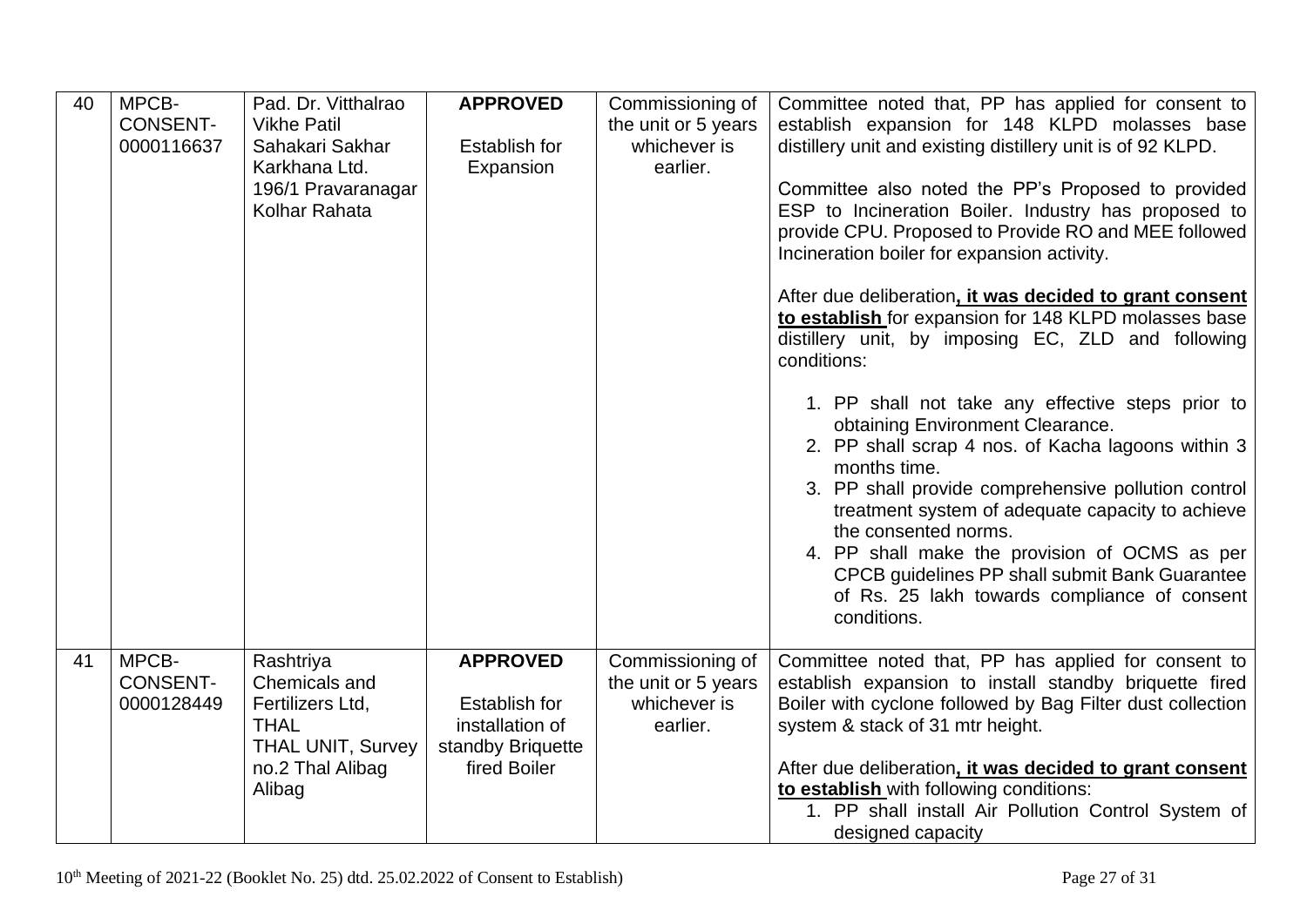|    |                                        |                                                                                                                                                                            |                                                                                                                                                                                                                |                                                                     | 2. PP shall submit/top-up/extend Bank Guarantee of<br>Rs. 25 Lakh towards compliance of Consent<br>conditions.                                                                                                                                                                                                                                                                                                                                                                                                                                                                                   |
|----|----------------------------------------|----------------------------------------------------------------------------------------------------------------------------------------------------------------------------|----------------------------------------------------------------------------------------------------------------------------------------------------------------------------------------------------------------|---------------------------------------------------------------------|--------------------------------------------------------------------------------------------------------------------------------------------------------------------------------------------------------------------------------------------------------------------------------------------------------------------------------------------------------------------------------------------------------------------------------------------------------------------------------------------------------------------------------------------------------------------------------------------------|
| 42 | MPCB-<br><b>CONSENT-</b><br>0000128549 | <b>ACC Limited,</b><br><b>Chanda Cement</b><br>Works,<br>Plot No.1 Ghugus<br>Industrial Area,<br>MIDC, Post<br>Cement Nagar,<br><b>Tehsil and District-</b><br>Chandrapur. | <b>NOT APPROVED</b><br><b>Consent Establish</b><br>for expansion for<br>installation of<br>Limestone<br>crusher in the<br>premises of<br>cement industry.                                                      | Commissioning of<br>the unit or 5 years<br>whichever is<br>earlier. | Committee noted that, PP has applied for consent to<br>establish for installation of One Limestone Crusher of<br>capacity 500 TPD in the premises of existing Cement<br>industry.<br>Committee also noted that the JVS results of ETP outlet<br>and STP outlet and AAQM are exceeding the standards<br>for existing cement industry.<br>After due deliberation, it was decided to defer the case<br>and call the PP for presentation regarding the<br>upgradation of pollution control system provided and<br>steps taken for control of emission standards and<br>effluent discharge standards. |
| 43 | MPCB-<br><b>CONSENT-</b><br>0000128352 | Mungoli Nirguda<br>(Deep) Extension<br>Opencast Mine,<br><b>Western Coalfields</b><br>Limited, Wani Area<br>NIL PO - Sakhara<br>Wani                                       | <b>NOT APPROVED</b><br>Consent to<br><b>Establish for</b><br>expansion of<br>Mungoli Nirguda<br>extension deep<br>OC Mine project<br>from 4.375 to 5.25<br><b>MTPA</b> within mine<br>lease area<br>1267.55 ha | Commissioning of<br>the unit or 5 years<br>whichever is<br>earlier. | Committee noted that, PP has applied for consent to<br>establish for expansion of Mungoli Nirguda extension<br>deep open cast coal Mine project from 4.375 to 5.25<br>MTPA within mine lease area 1267.55 ha (increase coal<br>mining by 0.875 MTPA).<br>After due deliberation, it was decided to defer the case<br>call the PP for presentation regarding<br>and<br>compliance of EC conditions and provision cof<br>abandoned<br>mines/quarries made<br>towards<br>ash<br>disposal.                                                                                                           |
| 44 | MPCB-<br><b>CONSENT-</b><br>0000131054 | <b>CAPOVITEZ</b><br>PRIVATE LIMITED<br>E-1/5A, 1/5B, 1/5C<br>Baramati Industrial<br>Area Tandulwadi,                                                                       | <b>APPROVED</b><br>Consent to<br><b>Establish</b>                                                                                                                                                              | Commissioning of<br>unit or 5 years<br>whichever is<br>earlier.     | Committee noted that, PP has applied for consent to<br>Establish for Grain Base Distillery 105 KLPD, 10 KLPD<br>malt plant (Grain Base), Corn oil & 4 MW Co-generation.                                                                                                                                                                                                                                                                                                                                                                                                                          |

10<sup>th</sup> Meeting of 2021-22 (Booklet No. 25) dtd. 25.02.2022 of Consent to Establish) Page 28 of 31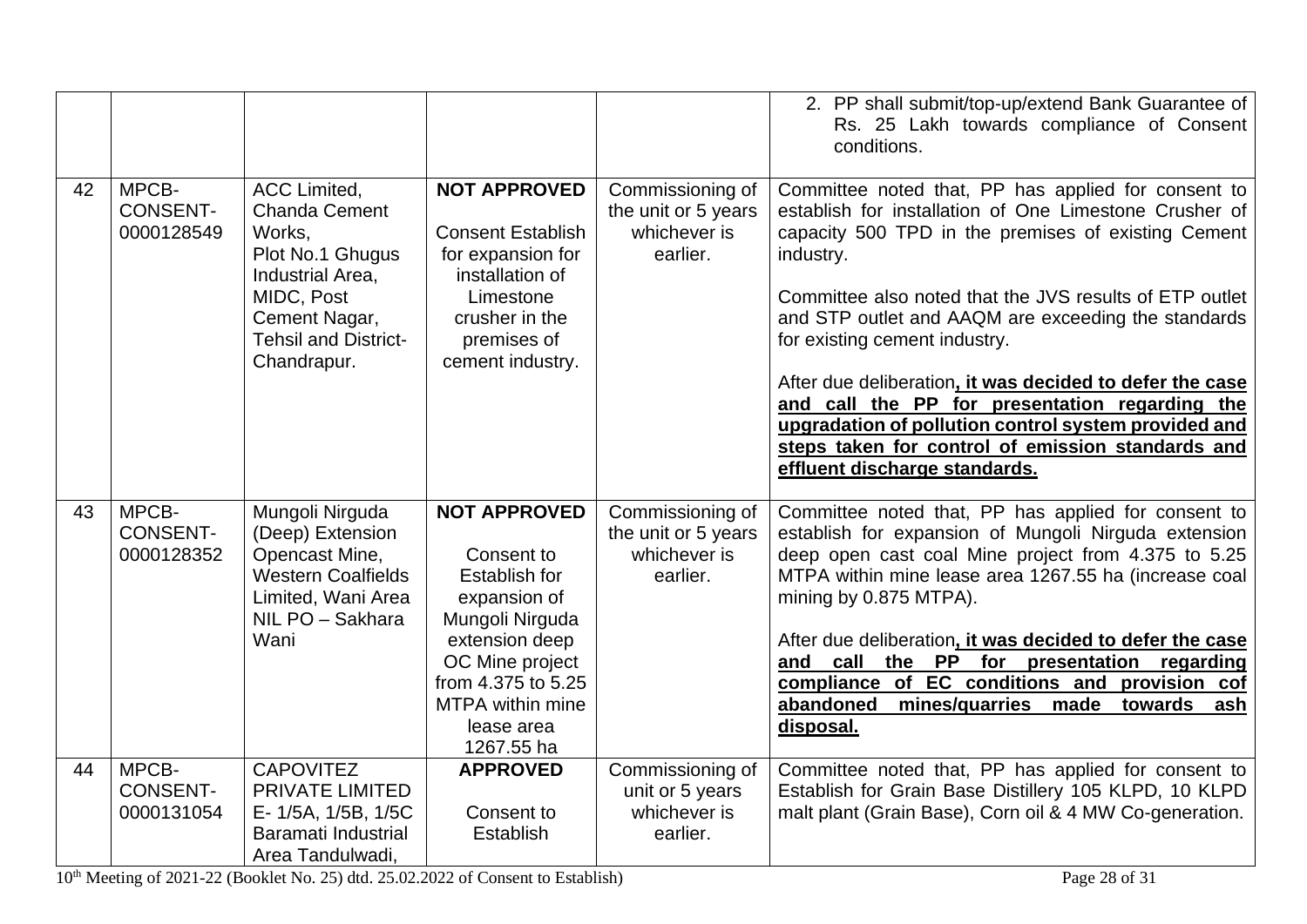|    |                                        | Tal. Baramati, Dist.<br>Pune, Maharashtra<br><b>Baramati</b>                                                                      |                                                                                     |                                                                 | Committee also noted the PP's proposal towards<br>provisions of ZLD system in the form of MEE & Dryer with<br>CPU for the treatment of spent wash.<br>After due deliberation, it was decided to grant consent<br>to establish with EC & ZLD and by imposing following<br>conditions:<br>1. PP shall not take any effective steps for installation<br>of project without Environmental clearance.<br>2. PP shall provide comprehensive pollution control<br>treatment system of adequate capacity to achieve<br>the consented norms.<br>3. PP shall submit the BG of Rs. 25 Lakh towards<br>compliance of consent conditions.                                                                                                                                                                                              |
|----|----------------------------------------|-----------------------------------------------------------------------------------------------------------------------------------|-------------------------------------------------------------------------------------|-----------------------------------------------------------------|---------------------------------------------------------------------------------------------------------------------------------------------------------------------------------------------------------------------------------------------------------------------------------------------------------------------------------------------------------------------------------------------------------------------------------------------------------------------------------------------------------------------------------------------------------------------------------------------------------------------------------------------------------------------------------------------------------------------------------------------------------------------------------------------------------------------------|
| 45 | MPCB-<br><b>CONSENT-</b><br>0000114604 | M/s Municipal<br>Corporation of<br>Greater Mumbai,<br>Deonar, Kurla, Tal<br>& Dist-<br>Mumbai.(Waste to<br><b>Energy Project)</b> | <b>APPROVED</b><br>Consent to<br><b>Establish for</b><br>Waste to Energy<br>Project | Commissioning of<br>unit or 5 years<br>whichever is<br>earlier. | Committee noted that, PP has applied for Development of<br>600 TPD Waste to Energy Project to generate about 4<br>MW of power at Deonar, Mumbai.<br>Committee also noted the PP has obtained environment<br>Clearance for Development of 600 TPD Waste to Energy<br>Project to generate about 4 MW of power at Deonar,<br>Mumbai issued by SEIAA, GoM vide No.EC21/<br>B037MH160158 dated 07.12.2021.<br>After due deliberation, it was decided to grant consent<br>to establish by imposing following conditions-<br>1. PP shall complete Green Development before<br>commissioning of the proposed project.<br>2. PP shall prepare and submit monitoring protocol<br>for monitoring of sewage transfer line passing over<br>water body to avoid mitigate any water pollution<br>due to leakage of sewage transfer line. |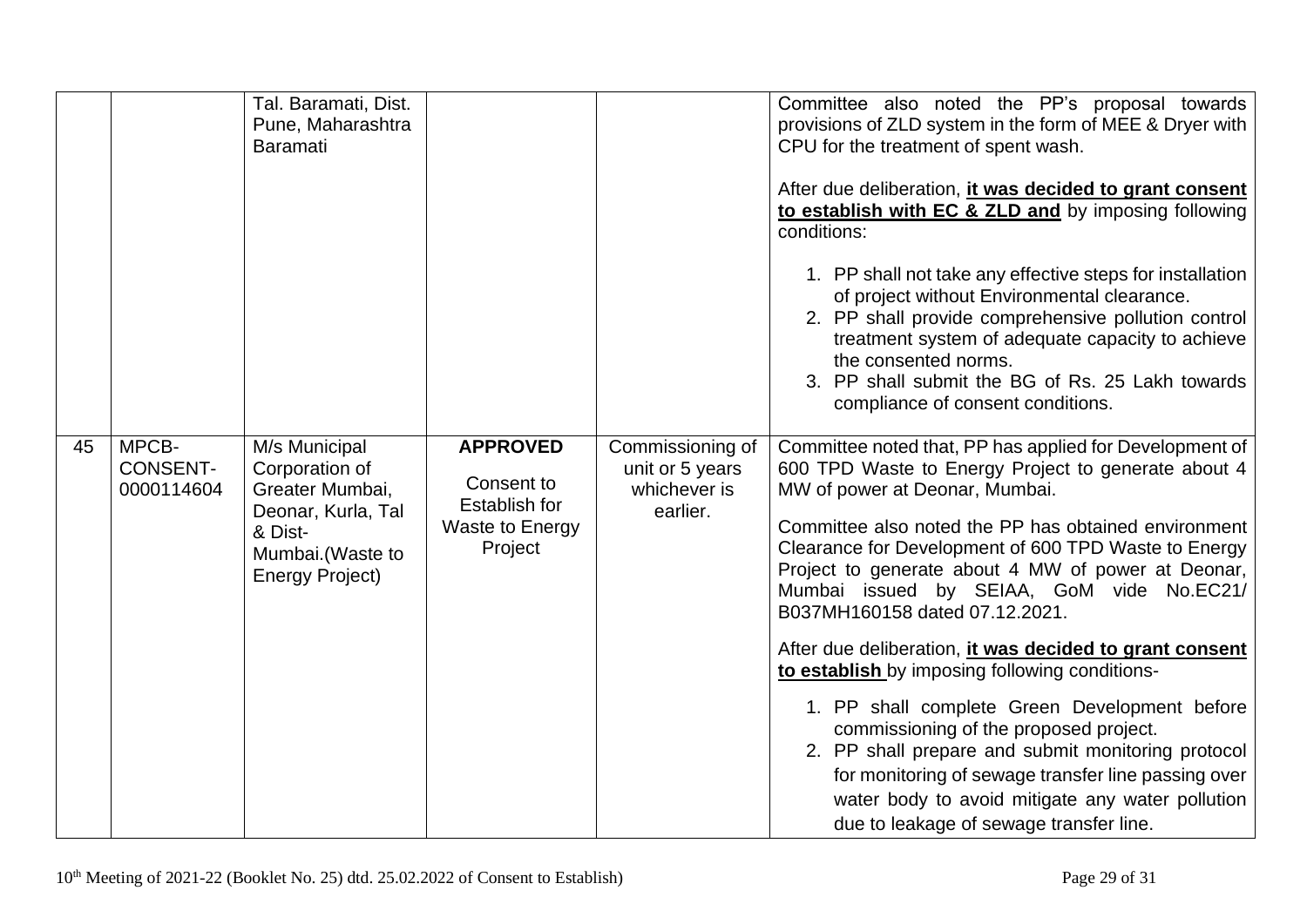|    |                                      |                                                                                                                                                                                                                                                                                                    |                                                           |                                                                     | 3. PP shall submit a copy of distance certificate to be<br>obtained from competent authority for the distance<br>from proposed project from the Eco sensitive Area<br>Flamingo Bird Sanctuary/Notified Forest etc.<br>4. PP shall provide comprehensive pollution control<br>treatment system of adequate capacity to achieve<br>the consented norms.<br>5. PP shall comply with the Solid Waste Management<br>Rules, 2016 and as amended.<br>6. PP shall comply with the consent to establish<br>conditions and Environment Clearance conditions<br>and submit the BG of Rs. 25 Lakh towards<br>compliance of same.                                                                                                                                                                                                                                                                                                                                                                              |
|----|--------------------------------------|----------------------------------------------------------------------------------------------------------------------------------------------------------------------------------------------------------------------------------------------------------------------------------------------------|-----------------------------------------------------------|---------------------------------------------------------------------|---------------------------------------------------------------------------------------------------------------------------------------------------------------------------------------------------------------------------------------------------------------------------------------------------------------------------------------------------------------------------------------------------------------------------------------------------------------------------------------------------------------------------------------------------------------------------------------------------------------------------------------------------------------------------------------------------------------------------------------------------------------------------------------------------------------------------------------------------------------------------------------------------------------------------------------------------------------------------------------------------|
| 46 | <b>MPCBCONS</b><br>ENT0000120<br>713 | M/s. Godavari<br>Biorefineries Ltd.,<br>159-165,180/1,<br>180/2, 181/1,<br>181/2, 187/1, 187/2<br>Sakarwadi, Taluka -<br>Kopargaon, District<br>– Ahmednagar<br>– 413708 [159-<br>165,180/1, 180/2,<br>181/1, 181/2,<br>187/1, 187/2, 188,<br>189, 199, 158, 167-<br>178, 511, 139/2]<br>Kopergaon | <b>APPROVED</b><br>Consent to<br>Establish<br>(Expansion) | Commissioning of<br>the unit or 5 years<br>whichever is<br>earlier. | Committee noted that, PP has applied for consent to<br>Establish for Expansion activity within existing premises<br>by enhancing existing production quantity and addition of<br>new products of capacity from 6750 MT/M to 20090.94<br>MT/M.<br>Committee also noted that, PP<br>obtained<br>has<br>Environmental Clearance on 06/8/2021. Committee also<br>noted that, PP has proposed to provide ETP followed by<br>RO & MEE to achieve ZLD.<br>Committee also noted that, Hon'ble NGT has passed an<br>order in matter OA No.68/2014 related to Distillery<br>Pollution (contamination of soil & ground water due to<br>storage & disposal of spent wash) and accordingly<br>execution work is in progress & started Bioremediation<br>work from Sept 2017.<br>Committee further noted that, the said case was<br>discussed in earlier CAC & decided to call for technical<br>presentation w.r.t. status of Bio-remediation work with<br>bound action plan. Accordingly,<br>technical<br>time |